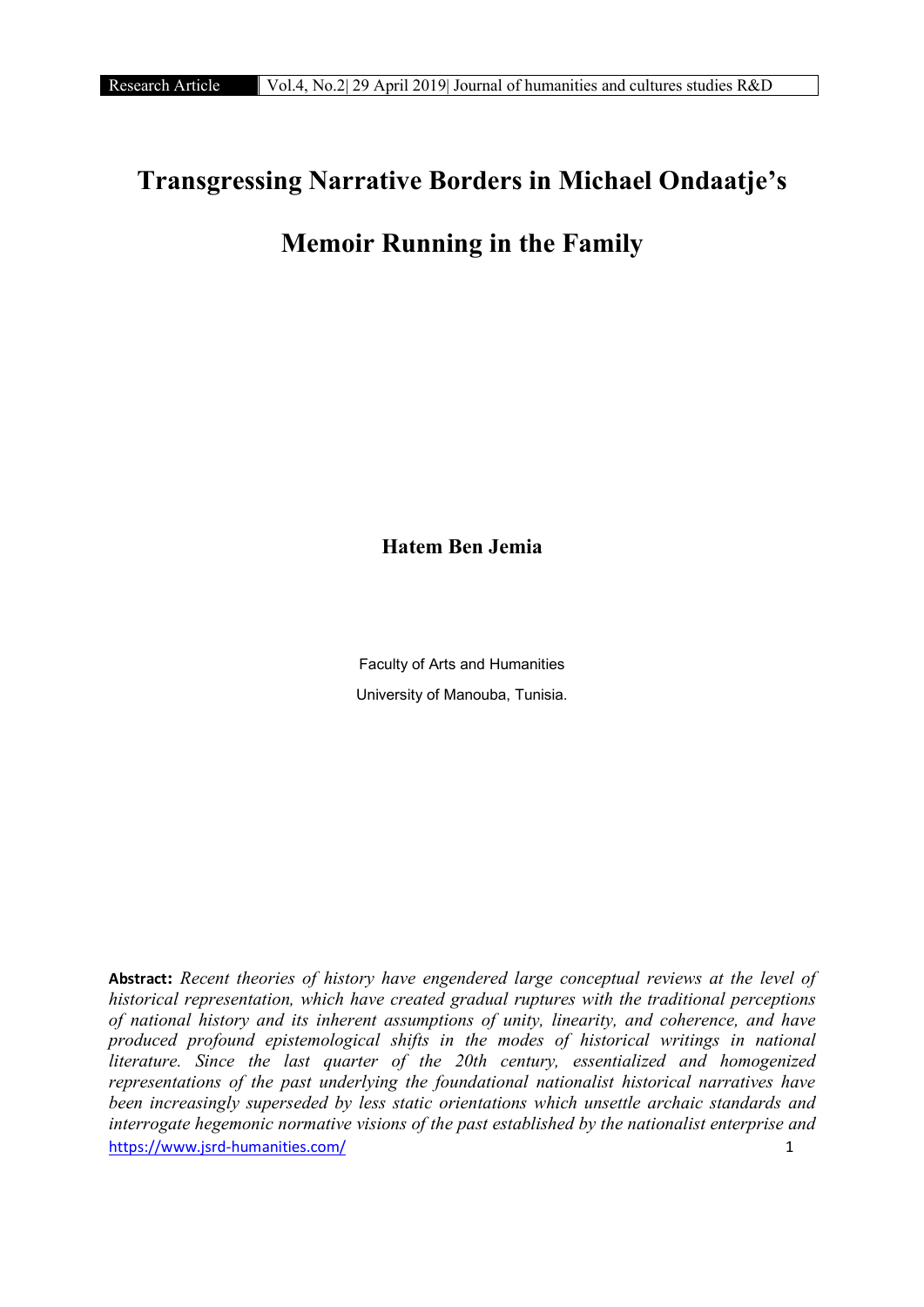*unquestionably endorsed by the first generation of national writers. Influenced by the current representational upheavals in the arena of literature, the new wave of postcolonial diasporic life writings have significantly contributed to the process of expanding and reshaping the narrative of national history beyond the narrow rhetoric of postcolonial nationalism and its intrinsic totalizing and exclusionary paradigms. These emerging life writings gesture towards elaborating subversive counter-hegemonic representations of the past, which aim ultimately at achieving an epistemological rupture with the absolutist monolithic historical narratives sanctified by the dominant postcolonial nationalism. In this paper I seek to explore some subversive representational approaches adopted in contemporary postcolonial minority autobiographies/memoirs, and to shed light on their significant narrative interventions. My paper delves particularly into the transgression of generic boundaries and the dissolution of narrative borders characterizing the autobiographical representation of colonial and postcolonial Sri Lanka in Michael Ondaatje's memoir Running in the Family, and highlights the subversive narrative strategies and the counter-hegemonic motives underlying this representation.* 

*Keywords: generic transgression, narrative borders,* autobiographical narrative, nationalist historiography, national minorities, counter-history.

https://www.jsrd-humanities.com/ 2 Since the emergence of nationalist movements in the colonial world at the beginning of the  $20<sup>th</sup>$ century, the process of discursive homogenization and essentialization of the narratives of national historical narratives has played a crucial role in the articulation and the consolidation of anti colonial nationalism. In fact, national historians have fervently engaged in the task of unifying the historical consciousness of the national subjects and entrenching the authority and the hegemony of their carefully established monolithic historical representation over the existing alternative ones. The authorized version of the national history has been largely premised on the centrality of the foundational grand narratives of common national struggle, heroic sacrifices of national subject as well as the brutality and the injustices of the colonial enterprise over decades of political and economic subjugation. The obsessive emphasis on these foundational grand narratives stems from the fervent desire to create and to perpetuate a common sense of belonging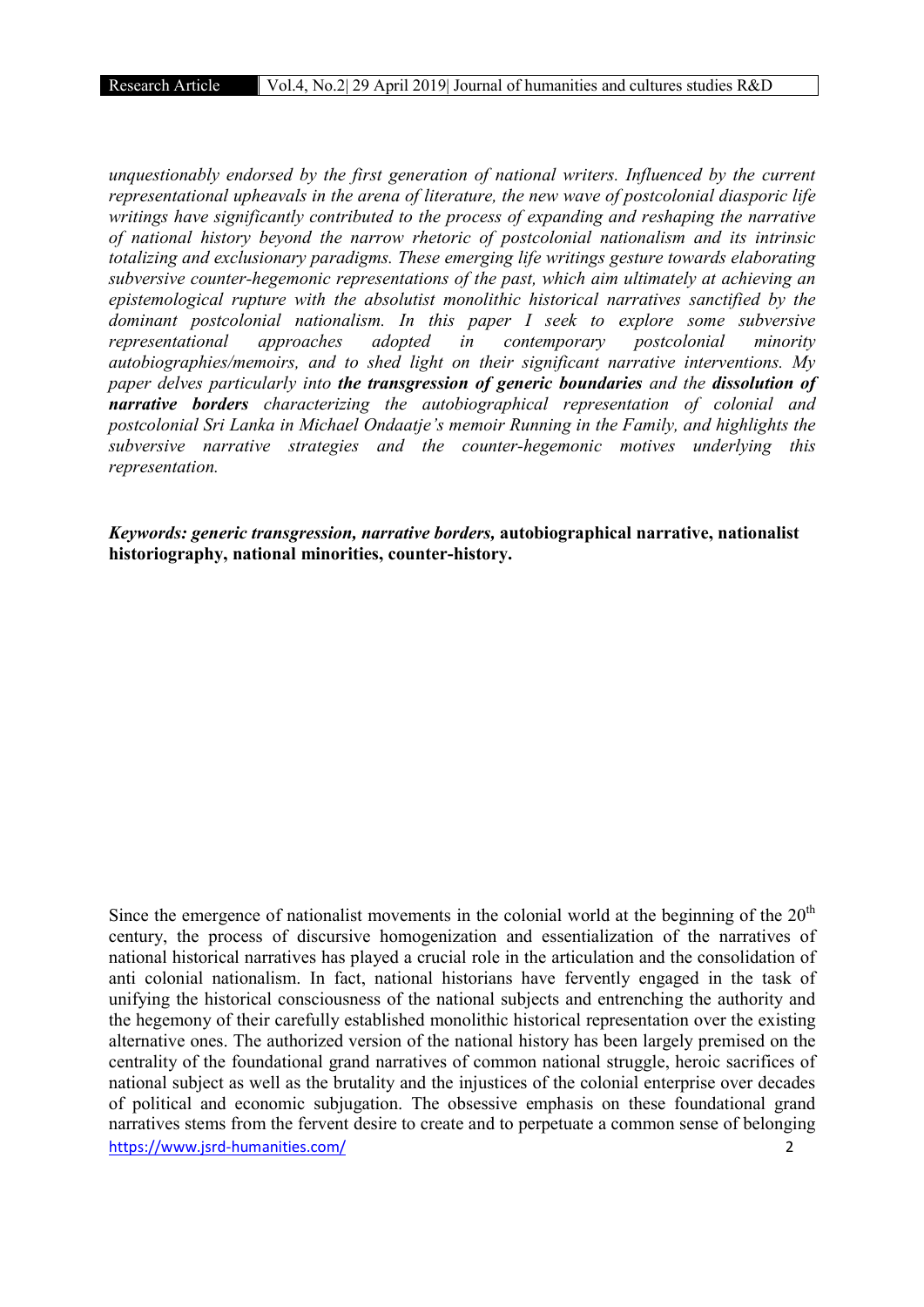among the culturally and ethnically diverse population and to preserve the continuity and the cohesiveness of the fragile newly fledged independent polities.

Notwithstanding that the process of imagining a common national history has played a key role in the consolidation of the political project of independence as well as in the task of framing a unifying national identity, the authority and the legitimacy of the hegemonic version of national history has constituted a hotly contested issue. Since the last quarter of the 20<sup>th</sup> century many historians have criticized national historical narratives for what they consider its homogenizing and totalizing character which has ultimately impaired national cohesion rather than bolstered it by transforming the bulk of national history schoolbooks into vapid texts of propaganda which perpetuate the hegemony of anti colonial nationalist narrative of the colonial and postcolonial past and its inherent exclusionary paradigms. They suggest that the systematic suppression of alternative contentious representations and the violent erasure of diversities of experiences by discrediting non-conformist dissenting voices and imposing miscellaneous forms of censorship over historical writings are among the most obvious aspects of the tyrannical nature of the mainstream anti-colonial nationalist ideology. Such totalizing representational practices which relentlessly sought to normalize and standardize past narrative contribute, according to them, not only to obliterate national communal and individual memories but also to quash any attempt to rethink and rectify the oversimplified and ideologically oriented assumptions of unity and coherence and to expand national historical narratives beyond the strict boundaries of nationalist historiography and its inherent exclusionary representational paradigms.

Since the 1970's, the blossoming of minority literatures have stimulated a productive criticism of nationalist historiography by offering an active domain of contestation whereby the dominant monolithic historical narratives have been interrogated and dismantled. Through a myriad of deconstructionist representational approaches, the rising generations of national minority writers issuing from the postcolonial world have led a revisionist process which aims ultimately at achieving an epistemological rupture with the narrative models underpinning official historical texts which produce and entrench exclusion and marginality. This process consists in disrupting the putative unity, coherence, and homogeneity of national past narratives endorsed and purveyed by the conventional national literary text. This revisionist process aims ultimately at questioning the timeless validity and the absolute authority of historical narratives by inventing new literary expressions which aims at opening up new undiscovered realms of the past and revisiting the systematically obscured ones.

The representation of history in the new autobiographical narratives largely converges with the postmodern approach which foregrounds the performative nature of any historical text and its inevitably shifting meanings. The latter "may thus be seen today as unstable, contextual, relational, and provisional, but postmodernism argues that, in fact, it has always been so" (Hutcheon 67). This postmodern technique aims, according to Linda Hutcheon, at demystifying history as an ideologically and culturally constructed text, and reconfiguring historical knowledge as a purely performative set of multilayered, overlapping, contradictory, and provisional meanings which" uses novelistic representations to underline the narrative nature of much of that knowledge" (67). National minorities' significant interventions in national past narratives have generated profound epistemological shifts which prompt national historian to relinquish archaic totalizing notions of unity and closure.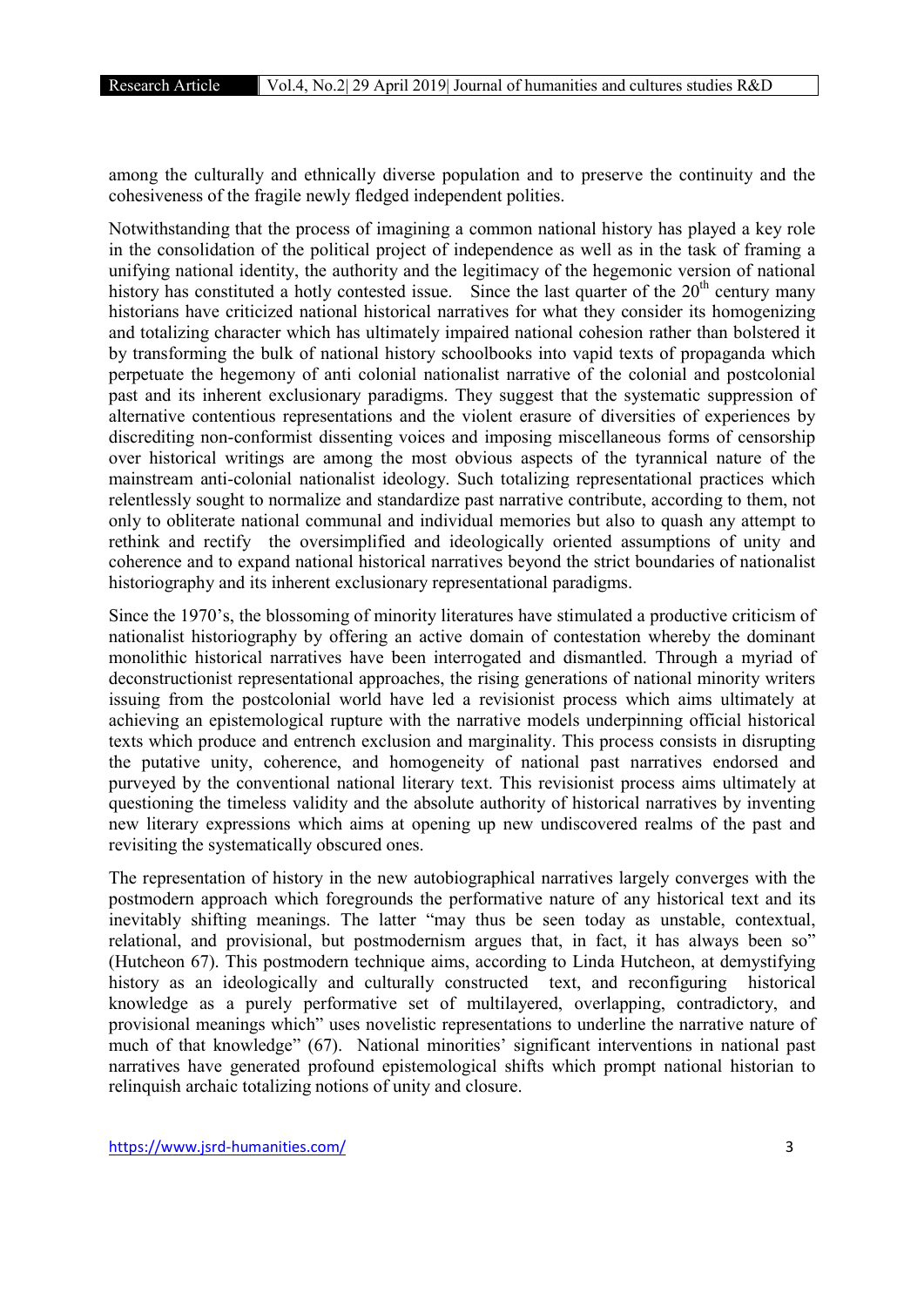Redefining the borders of national historical narratives, shifting representational perspectives, and broadening narrative horizons have been the modus operandi of the revisionist task carried by national minority writers. By breaking with the strict conventions of literary historical representations and its intrinsic claims of objectivity and credibility, the new generation of national minority writers have problematized normative standards of historical writing and put into question essentializing assumptions about historical referential texts. Influenced by the flourishing subversive trends of postmodernism and post-structuralism, these non-conformist writers have suggested innovative writing styles which unsettle the presumed supremacy of official grand narratives over communal experiences, dissolve the boundaries between factual historical materials over family stories, transgress generic borders, and de-center authorial voice in favor of multiple interacting and even conflicting voices. These narrative interventions have, ipso facto, undermined potentially the discursive hegemony of nationalist historiography, and generated an overheated debate over its legacy on the disempowered and excluded national minorities over decades of systematic political and cultural repression.

Along with fiction, recent life-narratives articulated by national minority writers have become a productive site of contestation whereby alternative past narratives have been elaborated and official ones have been challenged. Contemporary memoirs and autobiographies have increasingly been paid critics attentions thanks to their valuable contribution to the process of rewriting national past narratives and revolutionizing the conventional representational approaches underlying traditional life-writings. Shifting away from the common perception of history as a linear, unified, and teleological narrative, and toppling down the archaic perception of history and its unquestioned representation in terms of, continuity, coherence, and homogeneity, the inventors of these burgeoning creative writings have deconstructed in various ways past narrative by shaking the tenets which underlie monolithic representations of the past . One of the most obvious approaches sustaining their deconstructionist strategies is the blending of diverse textual references and elements which inevitably led to transgressing generic boundaries. This careful process of reconstructing fragments of narratives is similar to a puzzle game. In this context, Susanna Egan observes that "[c]ontemporary autobiographers […] who seem to stake no claim for a unified or coherent identity, seek no illusions of coherence from the reflections available to them. Their texts display fragmentation, incoherence, even dissolution"(11-12). The conception of the autobiographical text as an univocal text where the past unfolds sequentially, straightforwardly, and completely orchestrated by an omniscient all-knowing unified and coherent narrating self has been abandoned in favor of a highly complex self-reflexive narrative or meta-narrative where the past is constantly and endlessly constituted through the interaction of miscellaneous sources and conflicting discourses.

Unlike nationalist autobiographers or memoirists who claim to detain a major historical truth which is unveiled and demonstrated throughout the narratives of their lives, their families experiences, and their nations' biographies throughout the turbulent colonial and postcolonial period which largely sustains and consolidates the hegemonic political agenda, the new wave of minority writers constantly emphasize, throughout their autobiographical narratives, the fact that they do not possess a prior truth about what happened in the past and acknowledge whether explicitly or implicitly that this truth is problematically articulated throughout the vicissitudes of time and endlessly re-inscribed through the irreconcilable political, historical, and cultural discourses.. Their tormenting sense of confusion and perplexity is often evidenced in their fragmented non-linear, non-sequential narrative. As a corollary, the autobiographer never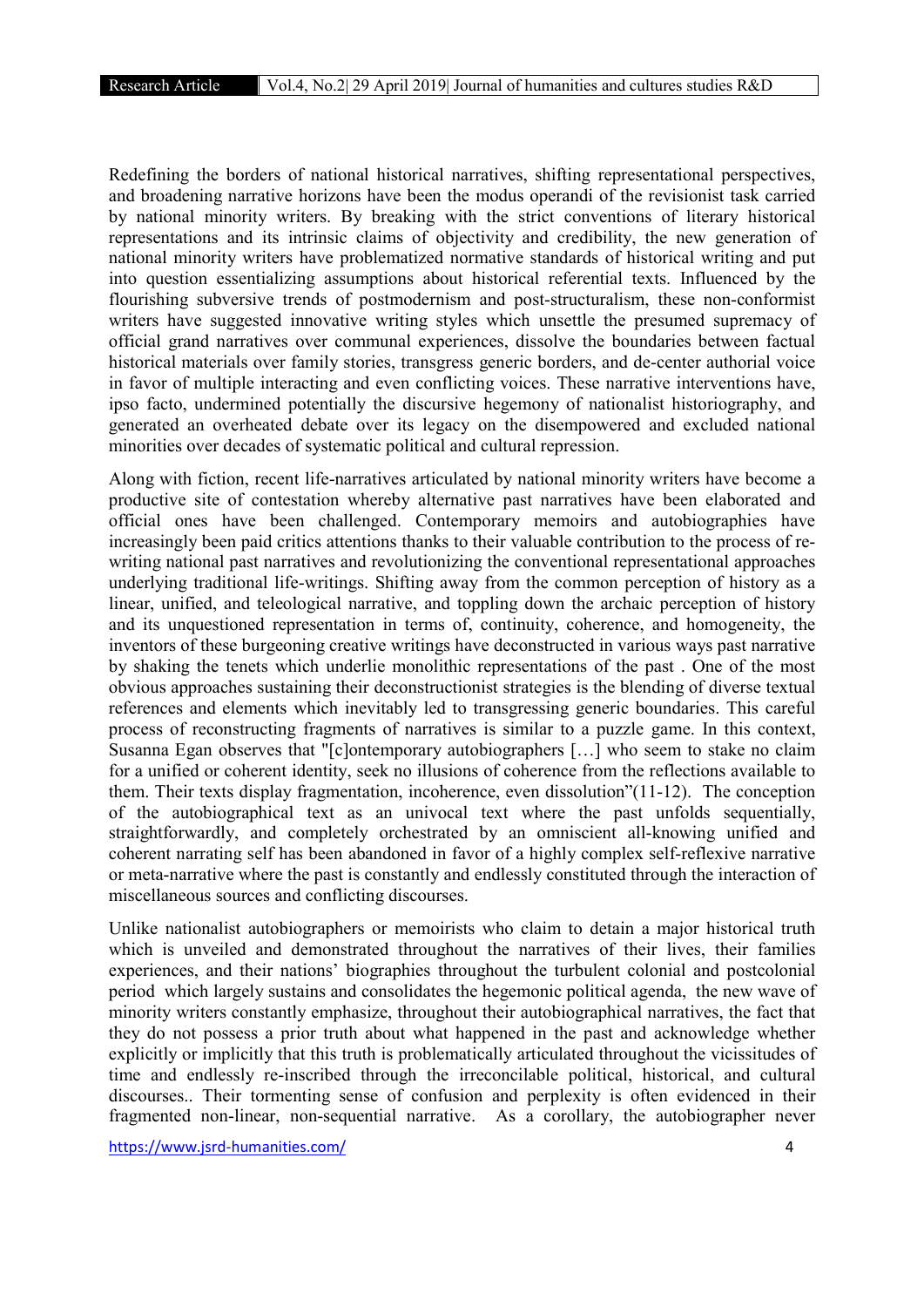completely controls the narrative and never claims a full access to a given truth around which his autobiographical text is centered. His/her historical consciousness is continuously informed and reshaped by the intricate interactions of historical elements and the contingencies of the writing moments. Through suggesting highly-reflexive, fragmentary, multi-perspectival and polyvocal autobiographical texts, these writers seek to foreground the complexity of historical representation and to expand the national history beyond the rhetoric of nationalism and its embedded exclusionary dichotomies.

Obsessed with re-writing national past narratives and recovering their families and communal memory, the new generation of minority writers do not seek to chronicle their lives in a straightforward narrative style – meaning one singular linear narrative. They believe that reproducing the past according to the nationalist cluster of standards and references would be too conventional and does not best serve the stories they want to tell. Their writings are stimulated by the obsession of redefining past narratives in life-writings so as to encompass all the complexities, the ruptures, and the diversities of past experiences against the dominant reductionist monolithic narrative of official historiography. National history needs, in their views, to be told from many perspectives as well as through different texts and modes of expression to regain its representational value. They do not want to be the sole voice which imposes a particular version of the past over other the alternative competing ones. Through varying the historical references in their narrative and introducing obvious perspectival shifts, these writers seek to achieve a radical rupture with the classic representational paradigms. By subverting the authorial voice in traditional autobiographies and memoirs, they want to be honest with their ancestors, to use their own words, and to re-tell their stories instead of reiterating the coherent mainstream national stories of nationalist heroism.

Their autobiographical narratives blend the different voices together and expose the dialectic relation between the past and the present and the organic link between the national and the communal. These narratives, though are largely hovering over their chronicles of own lives in the past, include other people's stories and perspectives. Their ultimate aim was not to sanctify a unique and absolutist version of the past through a coherent teleological documentary-like narrative but rather to stress the complexity, provisionality, and multiplicity of representations through a tapestry of voices and perspectives, to unbury existing past experiences that were left behind, and to piece together something that was indicative of real experiences in the past which are still mostly unknown. They engage, through revisiting their past, in an act of resistance against cultural erasure.

The complicated representations of the past aim, eventually, at celebrating alternative un-official historical narratives, including the oral ones. Written in multiple narratives, navigating bloodlines, and tracing ancestral stories and folktales, the past they suggest unfolds in a multidimensional and multidirectional ways which transgresses the borders of official histories and dismantle the facile dichotomies of national versus ethnic/communal past. Instead of projecting their own personal ideologically-loaded assumptions about the past through a unified authorial voice, they choose to write themselves into their country's fragmented and conflicting narratives in ways that challenges the notion of the omniscient historian who offers allencompassing historical accounts in the conventional autobiography or memoir. Their texts largely endorse the postmodern representational strategies through which the writer revises and redefines the strict textual and epistemological frames of conventional literary historical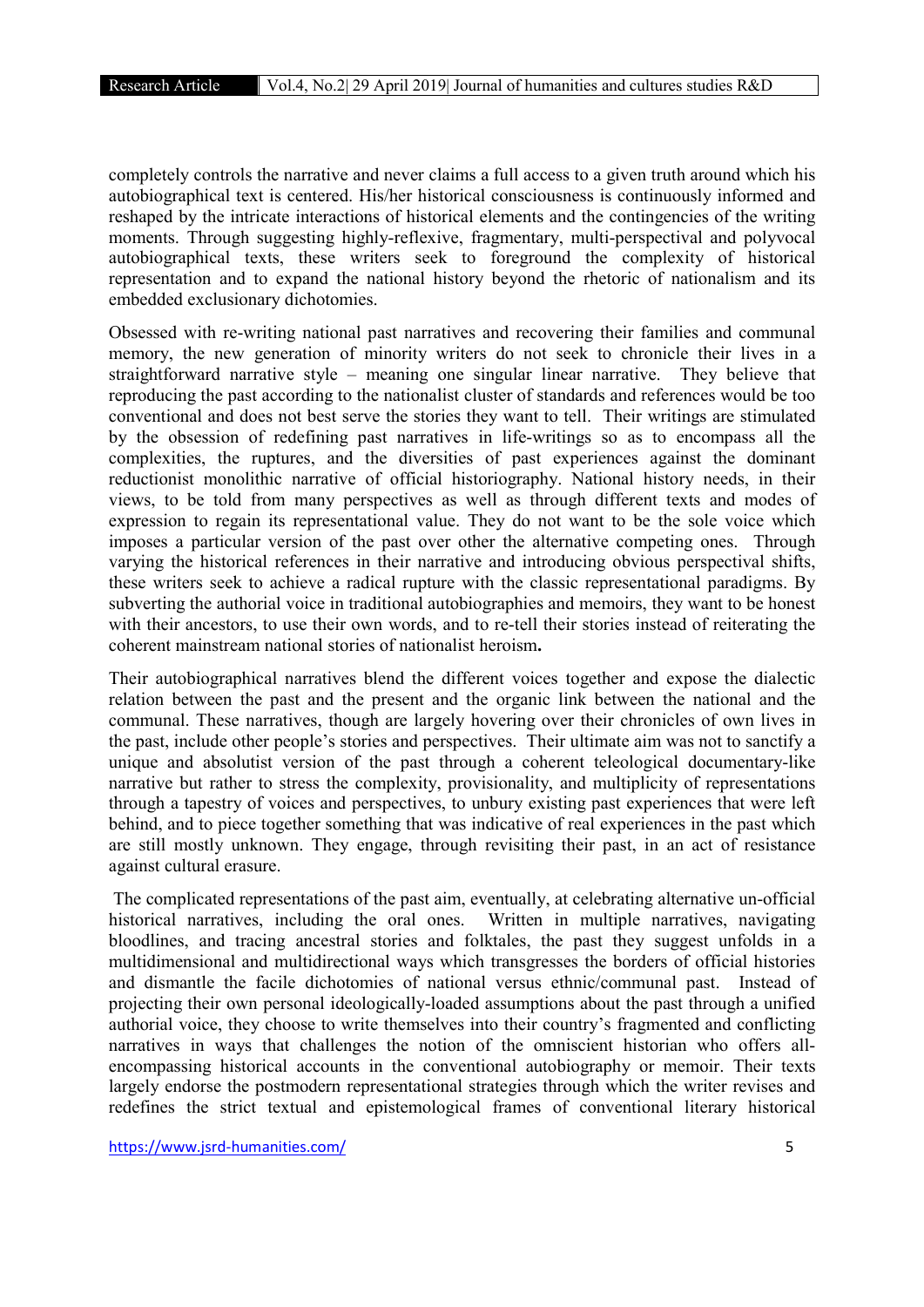narratives by dissolving generic boundaries, and hence complicating the whole approach of historical representation. Linda Hutcheon suggests that "[t]he borders between literary genres have become fluid: who can tell anymore what the limits are between the novel and the shortstory collection [...] the novel and the long poem […], the novel and autobiography[…],. the novel and history[…],the novel and biography"(9). Indeed, under the influence of postmodernism and its pertaining revisionist representational praxis, autobiographical texts have become increasingly multi-generic. They lost, therefore, their narrative homogeneity. The distinctions between genres have become confusing due to the precariousness of narrative borders. Therefore, the frustration of narrative clarity in Ondaatje's memoir is achieved through the internally contradictory and problematic structuring of historical meaning.

In his critically acclaimed memoir *Running in the family* which was published in 1982, the Sri Lankan Canadian writer Michael Ondaatje revisits and re-writes the colonial and postcolonial history of his homeland Sri Lanka (formerly known as Ceylon) through a plethora of innovative representational techniques. Like other coeval postcolonial writers who are deeply influenced by postmodern interventions in redefining quintessential concepts organically associated to historical representation, Ondaatje does not claim to illustrate a comprehensive unified narrative of his native nation's colonial and postcolonial history. Through an autobiographical narrative in which he chronicles his journey back home after 25 years of absence to come to terms with his lost past and to trace back the socio-ethnic roots and the political context of his father's tragic suicide, Ondaatje is mindful that the past he is seeking to recover is disrupted by memory gaps and marred with confusing contradictions which hinder a full reconnection with its narrative and complicate full understanding of its significant inherent meanings.

As a result of his severance from his homeland at an early age, the author can only develop a fragmented and hazy image of his family and his Burghers' experiences during the turbulent colonial and postcolonial period. In his fervent quest for his father's paradoxically extravagant yet miserable life which led him to commit suicide after his divorce, Ondaatje realizes that fathoming the drives of his father's eccentric attitudes, identifying the circumstances of his complex and unstable life, and understanding the real reasons of his financial ruin shortly after his divorce can only be achieved through the crucial task of exploring the peculiar history of the Burghers minority within a wider national historical context through carrying out a painstaking task of undertaking meticulous historical research and investigations. However the scarcity of information about the Burghers past experiences in official historical documents spurs the author to rethink the approaches of his historical inquiry. In fact, his awareness of the systematic obscuring and erasure of the Burghers' past experiences with its rich and diverse cultural and political dimensions and the discursive perpetuation of nationalist Sinhalese anti colonial narratives largely shapes his autobiographical representation of Sri Lanka's history. He realizes that the past can only be partly grasped through referring to a host of alternative historical sources, through recalling a complex network of multiple conflicting voices, and through evoking a large array of textual tributaries which can broaden the perspectives of his historical inquiry beyond the confines of nationalist historiography. In her book *Writing the Roaming Subject: The Biotext in Canadian literature,* Joanne Saul suggests that *Running in the Family* is "a text that challenges formal and generic definitions as a way of articulating the complexities of the subject in process"(33). She observes, in the same context, that: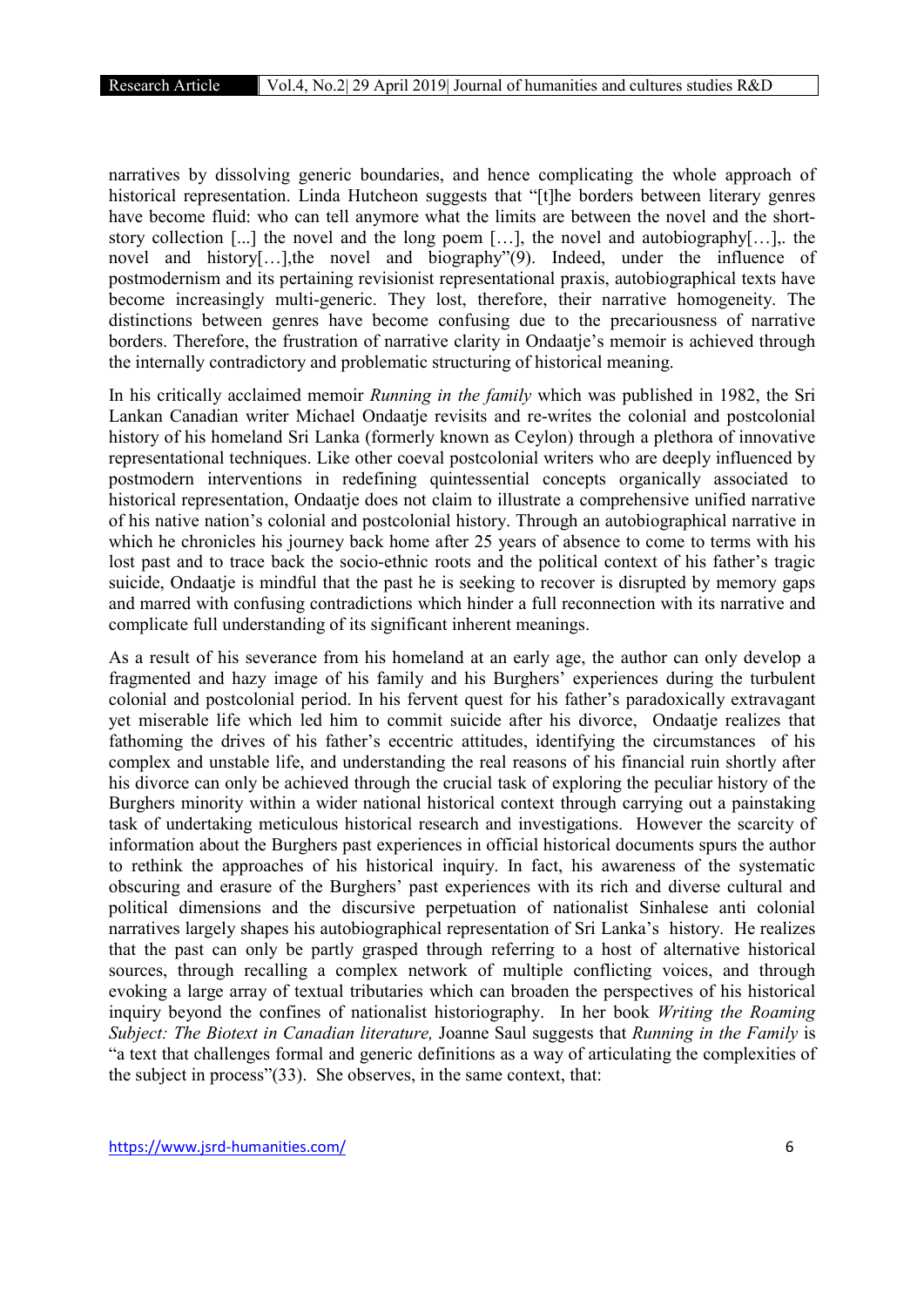Ondaatje uses a range of strategies to highlight the textual nature of the past. He undermines a referential narrative by incorporating a range of destabilizing techniques, including the representation of history as narrative, multi-voicedness, und intertextuality. All serve to complicate any direct access to his family history and emphasize the complex processes involved in his identification with his past. (49)

Against conventional autobiographical narratives articulated by nationalist leaders which promote historical amnesia through entrenching absolutist and reductionist historical truths and eliminating competing accounts. Ondaatie seeks to foreground and celebrate the multiplicity of perspectives, and to foreground the self-reflexive nature of any historical representation, which implies the constructedness and the contingency, and hence, the provisionality of historical truths. Thus, it interrogates claims of objectivity and consistency on which the putative supremacy of referential autobiographical writings is premised.

Ondaatje's propensity towards blurring generic boundaries is grounded on his belief that private, communal, and national past narratives are borderless. They cannot be unified and concentrated in a single text, but rather constantly disseminated in different texts/non texts and historical truth cannot be grasped from a single perspective but endlessly articulated and mediated through multiple voices and standpoints. In his essay entitled "Gender and Life Stories", Annie Vilkko et al. posit that the new pattern of autobiography is grounded on the assumption that perception that narratives of past experiences are inevitably fragmented and irretrievable (61). They conclude, accordingly that, the new model of autobiographical truth "is characterized by disconnected, scattered, and fragmentary textual conventions of performance .Thus the late-modern autobiography is zigzagging between the old and the new register to narrate a life, searching for possibilities to recite it in another way, that guarantees the openness of the text" (61-62). Ondaatje's problematic representational approach is grounded on his assumption that history cannot be known and represented as it actually happened because its meaning is context—based, and hence it is always provisional.

Against the backdrop of the mainstream nationalist narrative which aims at entrenching a fixed, stabilized, and essentialized national historical narratives through imposing a unified historical consciousness, Ondaatje's interventions in the narrative of Sri Lankan's past problematize the possibility of unifying national historical texts and framing its narratives within well-defined ideological paradigms. As a matter of fact, the univocality of the traditional autobiographical text flattens national history and occludes the diversity and richness of ethnic and communal histories in favor of an homogenized foundational nationalist one, which contributes to impairing the representational value of national narrative and transforms it into vapid texts of propaganda where an absolute historical truth is sanctified and alternative contesting ones are discarded. According to Ondaatje, writing about the past is an experience and not accounting for an experience. This implies that the production of the narrative consists in a constant interaction of voices and its meanings are the outgrowth of a continuous synthesis of diverse texts and elements, and never emanate from a single original source.

In one of his interviews with Mark Witten, Michael Ondaatje affirms that "[he] love[s] that sense of history is not one opinion" (qtd.in Leon 113). He affirms his disinterest in methodological constraints of unity and coherence. He confesses that he rather "prefer[s] a complicated history where an event is seen through many eyes or emotions". He adds in the same context that he believes that "history is not a dead thing it's always alive"(qtd. in Leon 113). In his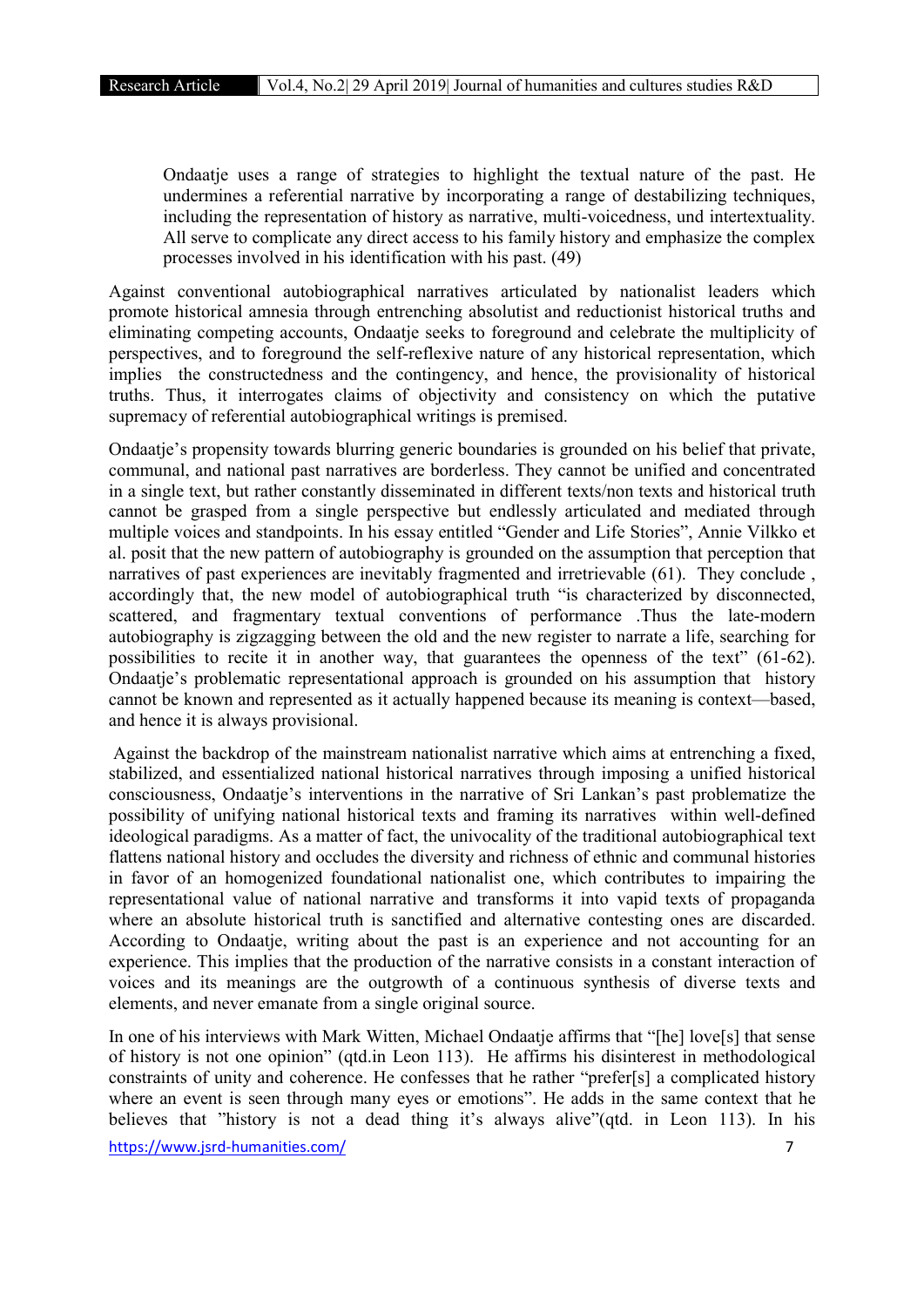autobiographical narrative, Ondaatje offers to the reader new perspectives of historical representation whereby he discovers new stories and new aspects of the national past which were darkened in the time of nationalist hysteria in the wake of independence and discarded in favor of grand narratives of decolonization. These stories (which are compiled from popular memory in forms of poems, folktales, diaries etc.., and recalled and re-imagined by the author) are mostly hovering around the daily lives of the marginalized Burgher community in the colonial and postcolonial Sri Lanka and mostly irrelevant with anti colonial historiography's central concerns such as national liberation struggles and nation-building challenges which figured at the top of the classical nationalist life-writings priorities. Tracie Guzzio stresses, in this context, the counter-hegemonic motives underlying the multi-voicedness of the text which are evidenced in the new autobiographical narratives as he suggests that "[i]n postmodern autobiographies, authors often take on double or multiple voices or selves to challenge dominant hegemonic ideologies" (31). Through varying sources and perspectives, Ondaatje democratizes historical writing and expands historical knowledge beyond the rigid ideological boundaries and its inherent exclusionary paradigms.

The author's obvious interest in revisiting his father's past and exploring darkened realms of his burghers' multidimensional past narrative is fuelled by a stronger desire to counter the hegemony of nationalist historiography and to subvert its exclusionary rhetoric which produces marginality and perpetuates a sense of alienation among Sri Lankan minorities through utilizing deconstructive narrative techniques. Otherwise, he seeks to highlight the totalizing impulses underpinning nationalistic historical writing by confronting it to the Burghers' history."To challenge the impulse to totalize is" ,according to Linda Hutcheon, "to contest the entire notion of continuity in history" (66). Generic transgression which potentially disrupts the continuity of historical narratives is one of the most obvious features characterizing Ondaatje's autobiographical narrative. Indeed, the author of *Running in the Family* subverts the generic unity of traditional autobiographical texts by blending different literary genres such as poetry, travelogue, and biography in his autobiographical narrative and illustrating a complex network of textual and non-textual materials such as juxtaposing epigraphs and photographs in the same chapter.

While Ondaatje does not discard classical historical documents, he puts them in front of alternative and competing historical sources which may contradict its narrative, and hence, confuse the reader. The complex network of interweaving diverse elements constantly constitutes past narratives and unsettles the authority of official historical documents. Ondaatje's memoir, as any other postmodern text, "consistently use[s] and abuse[s] documents and documentation in such a way as to stress both the discursive nature of those representations of the past and the narrativized form in which we read them" (Hutcheon 87) . This postmodern technique of historical representation replicates the process whereby history is represented and constructed with its intricacies and paradoxes, and underlines, subsequently, its purely narrative nature by foregrounding the existing gaps and fissures inherent in any totalizing narratives despite its claims of consistency. Thus, it chucks out dominant assumptions of unity and closure anchored to conventional historical writing, and interrogates the essentialzing definitions embedded in the foundational nationalist historical narrative whereby the Burghers' minority history was systematically erased.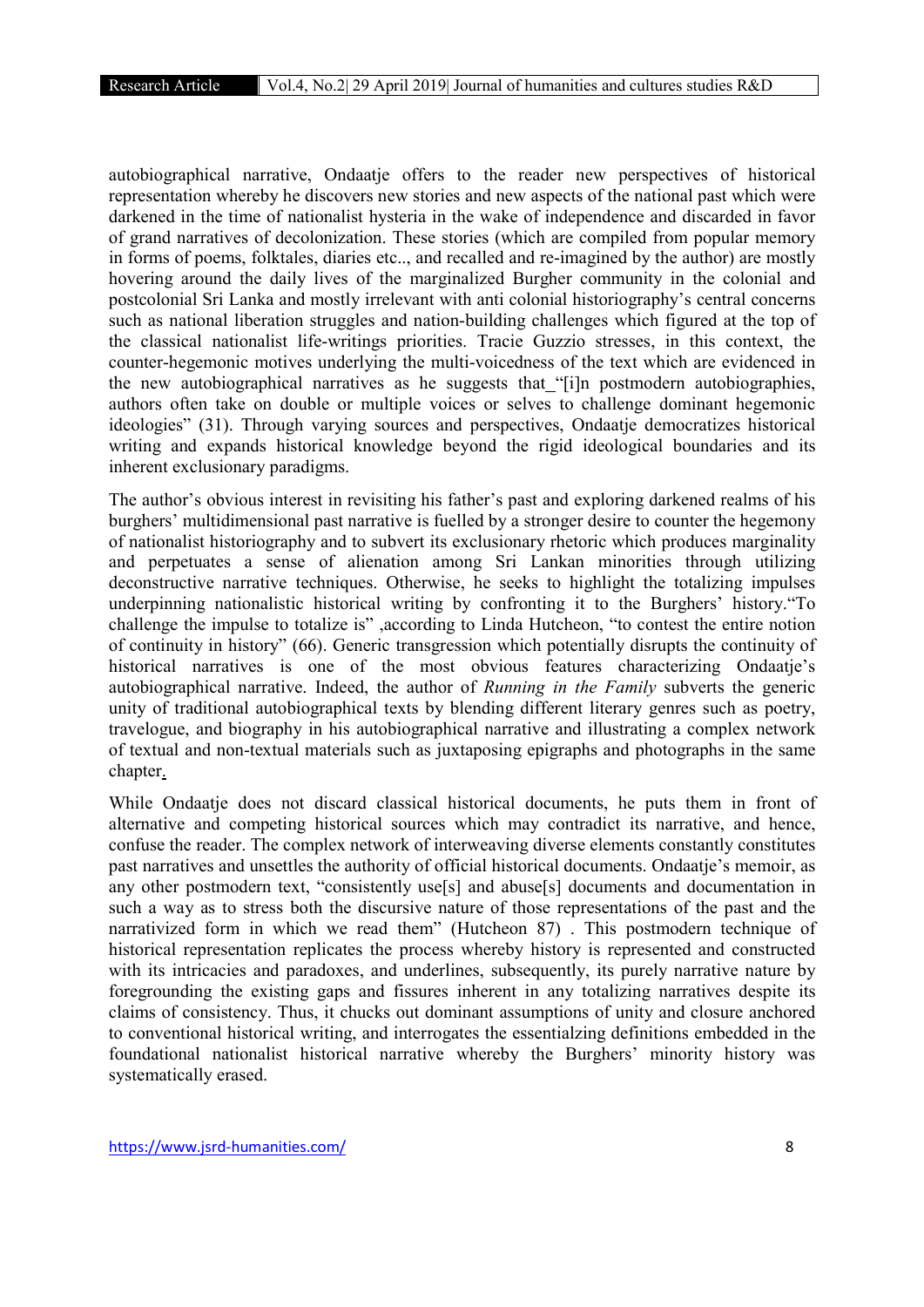Michael Ondaatje is aware of the latent inconsistencies and evident gaps inherent in official historical documents as well as any other alternative sources. Fraught with flaws, no source can offer a clear image of the past and can allow for a full access to reliable facts and a consistent truth While writing about personal, communal, and national past experiences was simplified as it unfolds as a linear, seamless, and straightforward factual narrative where events progress smoothly within a clear chronology from past to present and through a unified univocal and uniperspectival narrative, postmodern life-writings seek rather to demolish the myth of an unproblematic historical writing by performing the intrinsic intricacies underlying any representation including that of the past. According to Ansgaar Nünning, postmodern texts "cross traditional genre boundaries and shift the emphasis from the mere writing, or re-writing, of an historical individual's life to the epistemological and methodological problems involved in any attempt at life-writing itself"(199). Through the relentless emphasis on the instabilities of life-narratives, Ondaatje puts into question the very possibility of writing a coherent past narrative. .

Shifting away from the archaic standards of strict methodological considerations (such as teleology and narrative cohesiveness) in traditional historical writing, Ondaatje transgresses generic boundaries and transforms his life-narrative into a hybrid text that confusingly incorporates all genres. Each genre complements and/or contradicts the other and never tells the whole story of his family and childhood. The reader who expects a conventional autobiographical representation of the author's past realizes that the generic unity of the memoir is not fulfilled since the text moves fluidly from one genre to another. In the article entitled *The Alphabet of the Self: Generic and other slippages in Michael Ondaatje's Running in the Family*, Smaro Kamboureli stresses the problematic generic categorization of Ondaatje's memoir, and observes, in this context, that "the generic referentiality of *Running in the Family as autobiography* remains unstable because the text runs from one generic ground to another, proving itself to be without a genre and therefore not an autobiography" (qtd.in Sitch 81). The text resists being categorized as a closed and unified system of representations an to be labeled as either of these genres. It keeps floating and evading, hence, boundaries and restrictions.

 Ondaatje suggests, in his memoir, a new generic possibility, Indeed, he asserts in his "Acknowledgements" section that "the book is not a history but a portrait or gesture'"(189) which is so much different from the traditional western idea of life writing. His use of the term "gesture" is quite ambiguous. According to Douglas Barbour, Ondaatje's reference to the word gesture may point to mystery. He defines gesture as an "act of gesturing, of pointing towards that which cannot be named"(24). Barbour adds "In a book full of naming, full of stories, full of both the writer's family and his own life as a writer, great mysteries remain, and all the text can do is point them out" (124). Ondaatje creates, in his multi-voiced fragmented autobiographical narrative, a puzzling image of his family and past rather than presenting a clear one through a linear and sequential narrative. He points out many layers of multiple possible truths instead of a single absolute one. His definition of his autobiographical text as a gesture further confirms its elusive nature, and hence, evidently mirrors his complex sense of the past.

The reader observes, throughout the autobiographical narrative, that Ondaatje's writing about his past is situated in the borderlines of texts. As a matter of fact, the author is not following a clear narrative line. Rather, he is wandering, throughout his journey, across different versions of the past as reported from different texts that can inform him about his family and origins. In this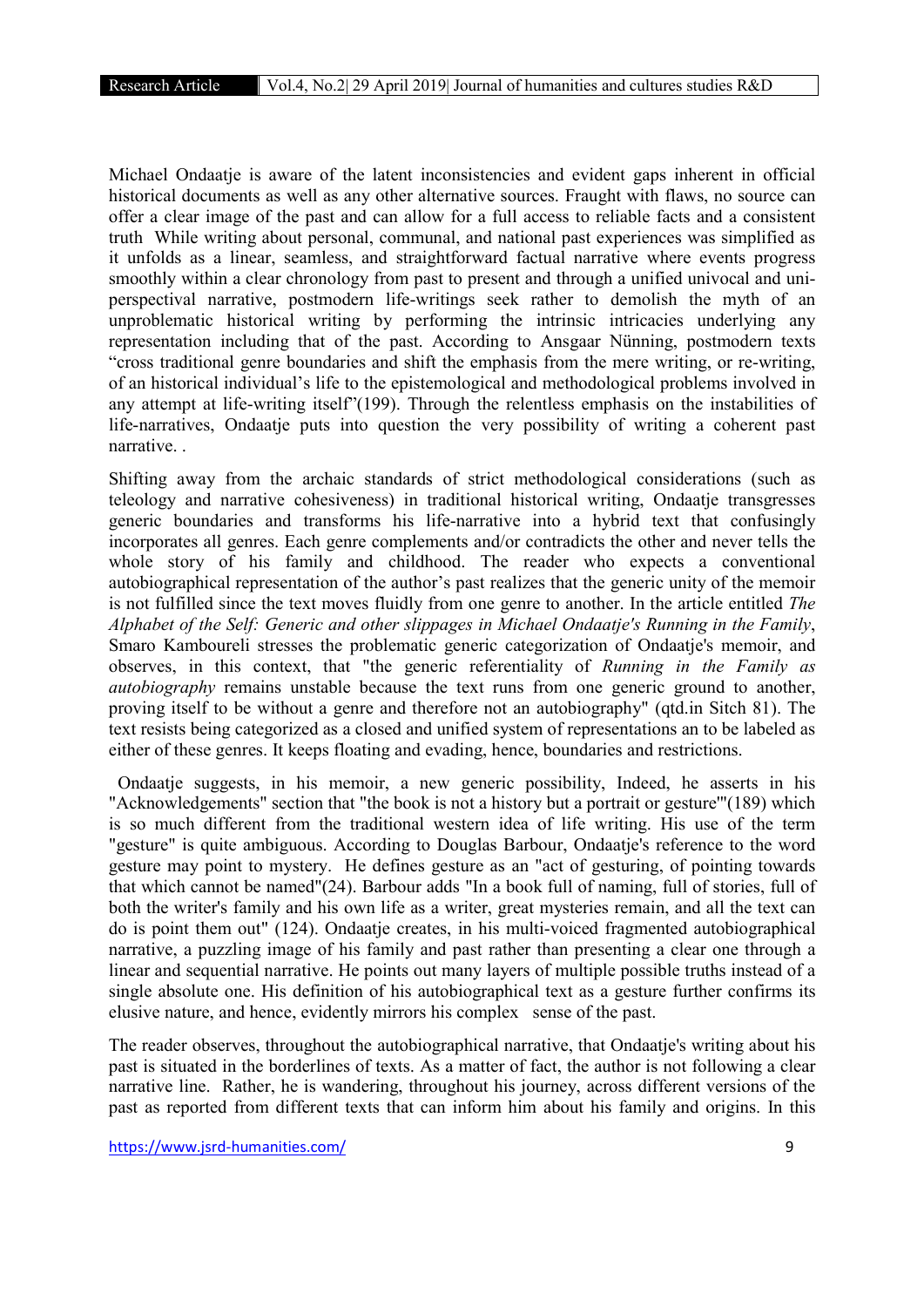context, Linda Hutcheon considers that Ondaatje disavows any interest in offering a classical historical document with absolute historical facts since he is self-aware acknowledging of the textual nature of the past he is writing about (82). Constituted through the complex network of textual references and family connections, the text becomes an active domain of self-exploration and a complex site of historical recovery beyond archaic concerns of methodological strictness and factual veracity. Written in a postmodern style, Ondaatje's text relies on the shift away from standards conventions which is evidenced in the constant fluctuation between textual genres.

Through recalling multiple historical sources, Ondaatje portrays the diverse and shifting perspectives of national minorities' historical inquiry. In the maze of interweaving textual and non-textual historical sources as well as factual and noon factual texts, Ondaatje seems to be far from being able to articulate a coherent narrative. He seems rather to be lost in his dim personal memories that do not correspond to the stories he compiles which deepens his sense of alienation from his past. His disorienting sense of alienation pushes him to recognize the inaccessibility of a concrete and consistent historical evidence as the only certain truth he can get from his journey. For Annie Vilkko "postmodern autobiographies break with conventions" as they "create a sense of discontinuity by using narrative modes such anecdotal, non-linear writing, incoherence in discourse and meta-narration concerning the legacy of autobiographical truth" (61). Vilkko adds that "[t]his pattern of autobiography rests on the perception that the experiences are intrinsically disconnected and irretrievable. Thus the attempt to create a coherent and meaningful life course through autobiographical reflection is futile. The truth retreats from the reflecting subject "(61). The generic hybridity characterizing postmodern autobiographies and memoirs "challenges" according to Linda Hutcheon, "the borders we accept as existing between literature and extraliterary narrative discourses which surround it: history, biography, and autobiography" (Hutcheon 224). The straddling of the boundaries between biographical and autobiographical narratives is probably among the most striking aspects which ascertain Ondaatje's tendency towards generic transgression in his memoir.

Throughout the text, Michael Ondaatje confusingly unsettles the boundaries between autobiography and biography to an extent where the reader cannot identify, in some sections, the narrative of the author and that of his father Mervyn. Ondaatje's proclivity towards blurring the rigid boundaries between the narrative of the self and that of the other stems from his unconventional perception of history. The latter is replicated in his deconstructive approach of history writing where the narrating self is no longer unified, autonomous, and self-contained, but rather fragmented, contingent, and de-centered. Thus, the resultant narrative of the past introduced to the reader by the narrating self is constituted through multiple overlapping narratives of others' narratives. To put it differently, Ondaatje believes that he cannot understand his past separately from his family's one. Accordingly, his writing is both concerned with and focusing on his private childhood experience in his native island Sri Lanka as well as his on family's collective past experiences there.

*Running in the Family* manifests and celebrates the necessary and the empowering journey of the narrating self towards that of the other as an ultimate (but never attainable) destination. Indeed, the narrative of Ondaatie's self gradually moves to become eventually the narrative of Mervyn Ondaatje's self. In the last sections of the memoir, the reader realizes that the narrative of the author's past revolves around the figure of the absent father. He writes: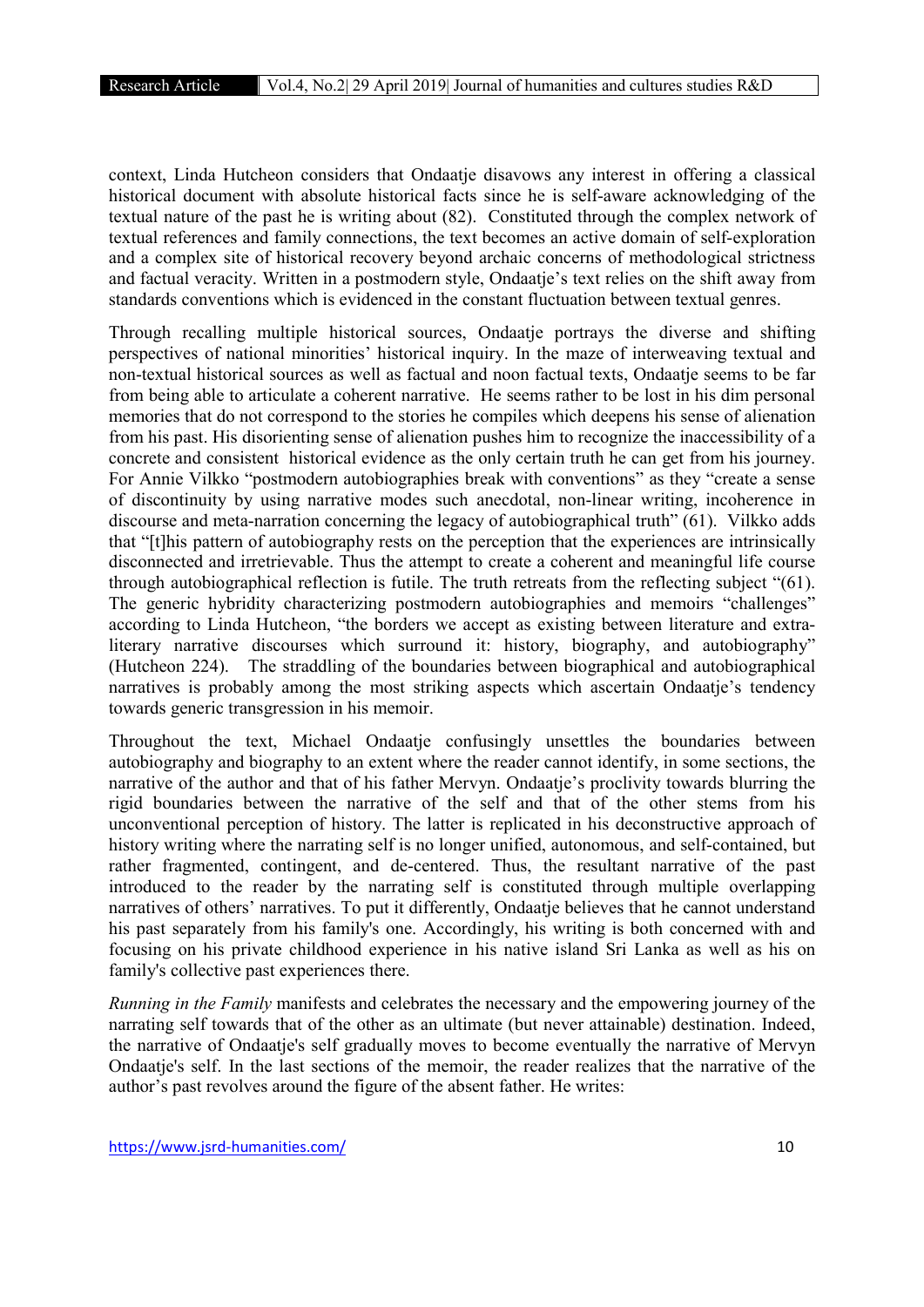The bottle was empty half beside him. He arose and lit the kerosene lamp. He wanted to look at his face.[...] He sat down forgetting the mirror he had been moving towards .Scared of the company of mirror. He sat down with his back against the wall and waited. The white rectangle moved with the busy arduous ants. Duty, he thought. But that was just a fragment gazed at the bottom of his eye. He drank. There. Here he saw the midnight rat. (171)

This passage reflects the split of the autobiographical self in the memoir, and offers an evident example where Michael Ondaatje's life narrative meets with Mervyn Ondaatje's one. The narrator deviates from autobiographical writing as the text progresses towards biography. In this context, Smaro Kamboueli considers that Michael Ondaatje" betrays his autobiographical project: he does not discover himself; instead, he finds his father" (85). The end of the book reveals a moment of the self "I" in the mirror image of the other "he" which suggests that the narrative is the beginning of the discovery of the father through the self. Ondaatje demonstrates, through his experience, that any search of one's past will inevitably lead to exploring and grappling with others' ones.

The autobiographical self in *Running in the Family* seems eventually to be lost within the biographical narrative of the other and more particularly the narrative of the father's past. It obviously abandons its centrality and authority, leaves its limited domain, and carries out a particular journey over time towards the vast and borderless domain of the unknown or the little known other. In this context, Carole E Leon considers that Ondaatje's auto(biographical) practice moves from a "fixed point of definition and reference" by denying "its usual position at the center of authority" (103). As a postmodern text, Ondaatje's memoir "problematizes the entire notion of historical knowledge" by challenging the internal systems of unity imbricated in the narrative including the unity of the self/subject". (Hutcheon 89). Along with illustrating his father's biography, Ondaatje's autobiographical narrative recalls his grandmother's one. Through conflating factual and fictional elements, he depicts in a chapter entitled "The Passions of Lalla", the eccentric life of his grandmother Lalla. The illustration of Lalla's biography lies at the heart of his quest for the past since the story of her life still occupies an important position in Ondaatje and the burghers' cultural memory due to the originality of her character and the cultural significance of her experience which may tell him much about the particularities of the Burghers' past experiences. Ondaatje imagines, in one of his emotional recollections of his family's past, a fantastic story of his grandmother being swept away during a storm. He writes:

It was her last perfect journey. The new river in the street moved her right across the race course and park towards the bus station. As the light came up slowly she was being swirled fast 'floating' (as ever confident of surviving this too) alongside branches and leaves, the dawn starting to hit flamboyant trees as he slipped past them like a dark log, shoes lost false breast lost. She was free as a fish, travelling faster than she had in years. $(110)$ 

The insertion and the reconstruction out of fragmented memories of Lalla and Mervyn's biographies in the autobiographical narrative of the past conveys , on one side, the potential significance of these characters and their deep influence on the author's cultural memory and his understanding of the past. On the other side, portraying the image of the other requires self reflexivity which implies that the full understanding of Lalla and his father Mervyn past is continuously informed by the knowledge of the self. Therefore it is never final and absolute.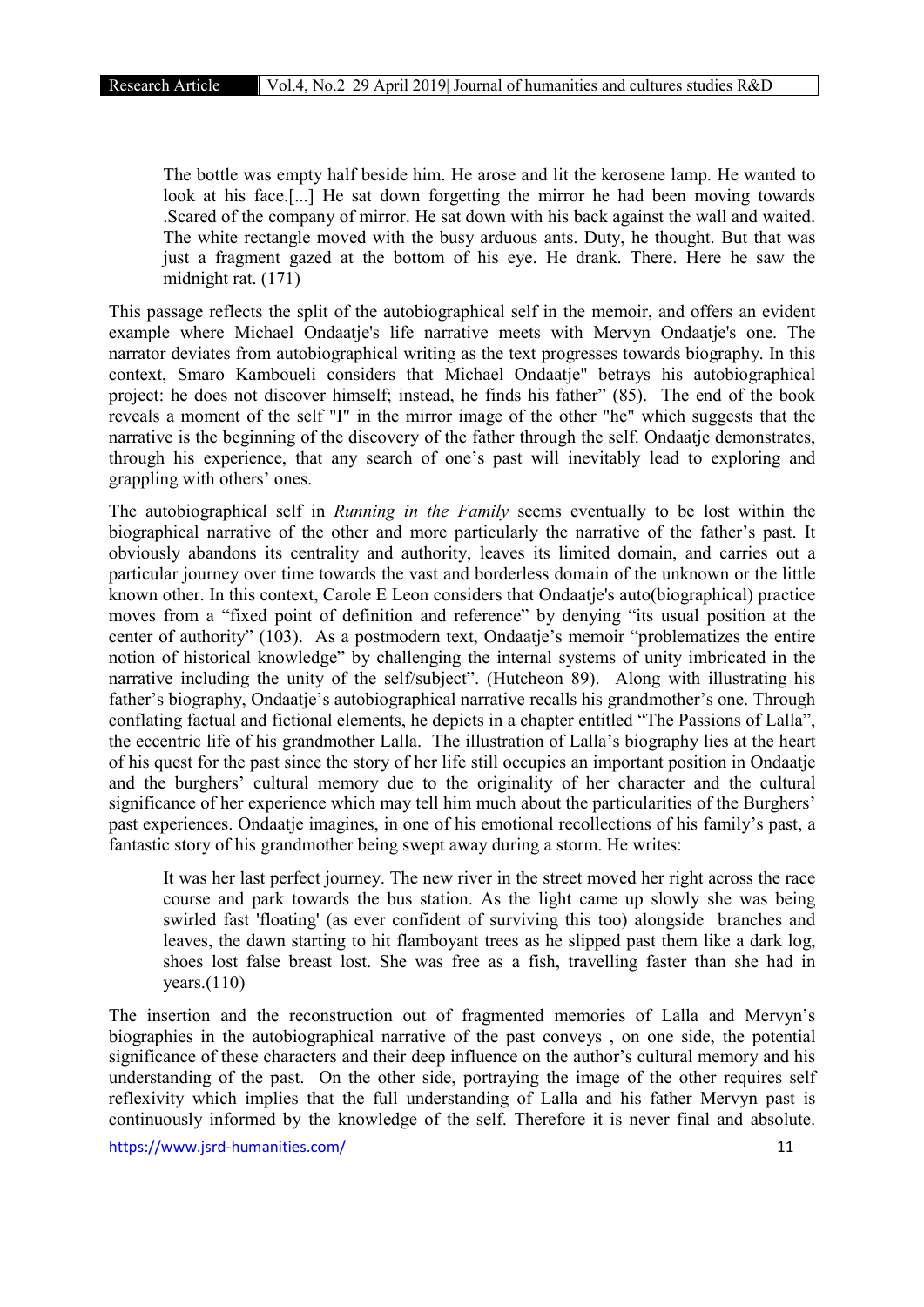Michael Ondaatje highlights the complex, circular, and endless interaction between the self and the other where each one of them is simultaneously developed and problematized through this mutually dependent interaction. In this sense, the constant straddling of biography/autobiography borders mirrors the dissolution of boundaries between the author's and his family's past narratives.

The illustration of Mervyn and Lalla's biographies which involves their fictionalized representation as fantastic legendary characters (where mythical stories coalesce with historical evidences) highlights another aspect of generic transgression in Ondaatje's obfuscated past narrative. Indeed, in addition to blurring the boundaries between biography and autobiography, Ondaatje's narrative constantly straddles the borders between fact and fiction. He systematically undermines narrative coherence and flouts normative standards of veracity and scientificity traditionally associated with conventional historical representation This postmodern approach in re-writing past narratives which consists in mingling factual and fictional elements carries obvious deconstructionist traces as it demystifies the historical writing as a system of representation and unveils its purely narrative nature beyond claims of closure and absolutism. In this context, Linda Anderson observes, in her referential book *Autobiography* the increasing permeability of the borders between fact and fiction in postmodern autobiographical narratives under the influence of the emerging post-structuralist theories, and the gradual penchant towards relinquishing the obsessive concern with narrative unity and factual accuracy. Unlike traditional autobiography whose narratives mostly gravitate around a central truth, the postmodern one evades any concern with demonstrating a particular truth through illustrating and juxtaposing a range of facts. Paul John Ekin notices a "shift in perspective from fact to fiction regarding autobiography" which "illustrates", according to him, "a change of attitude on the part of the critics regarding the definition of autobiography" (qtd.in Lupicic 42). Vesna Lopicic maintains, in this context, that:

[t]ill the he last quarter of the  $20<sup>th</sup>$  century critics stressed the proximity of autobiography to history in that it was supposed to reflect the reality as it was and not its fictional representation which would then lead it towards the novel. This also indicates the concept of the self, the author's self which he represents looking back on his past life.(42)

It was assumed that the narrative of life is fixed, and the author only needs to describe it in the context of past events. Vesna Lupicic argues, in the same context, that:

[t]he advance of post-structuralism brought about significant changes in literary theory about autobiography because the self was now seen not as static but as evolving. [The autobiographical truth] cannot be simply revealed as a hidden secret. It should rather be constructed and created through re-membering, re-discovering and re-shaping the self. (42-43)

Veering away from the unilateral and ideologically oriented accounts of the past, Ondaatje revisits and celebrates, in his autobiographical narrative, unexplored experiences, hidden aspects of Sri Lankan Burghers' daily lives, and popular cultural performances in the past which constitute a substantial element in national collective memory. Through his counter-narrative, Ondaatje aims at redefining the borders of the past in the traditional memoir. He opts for offering new tributaries for reading the national colonial and postcolonial past, which gestures towards revitalizing national history and liberating its foundational narratives from the manacles of the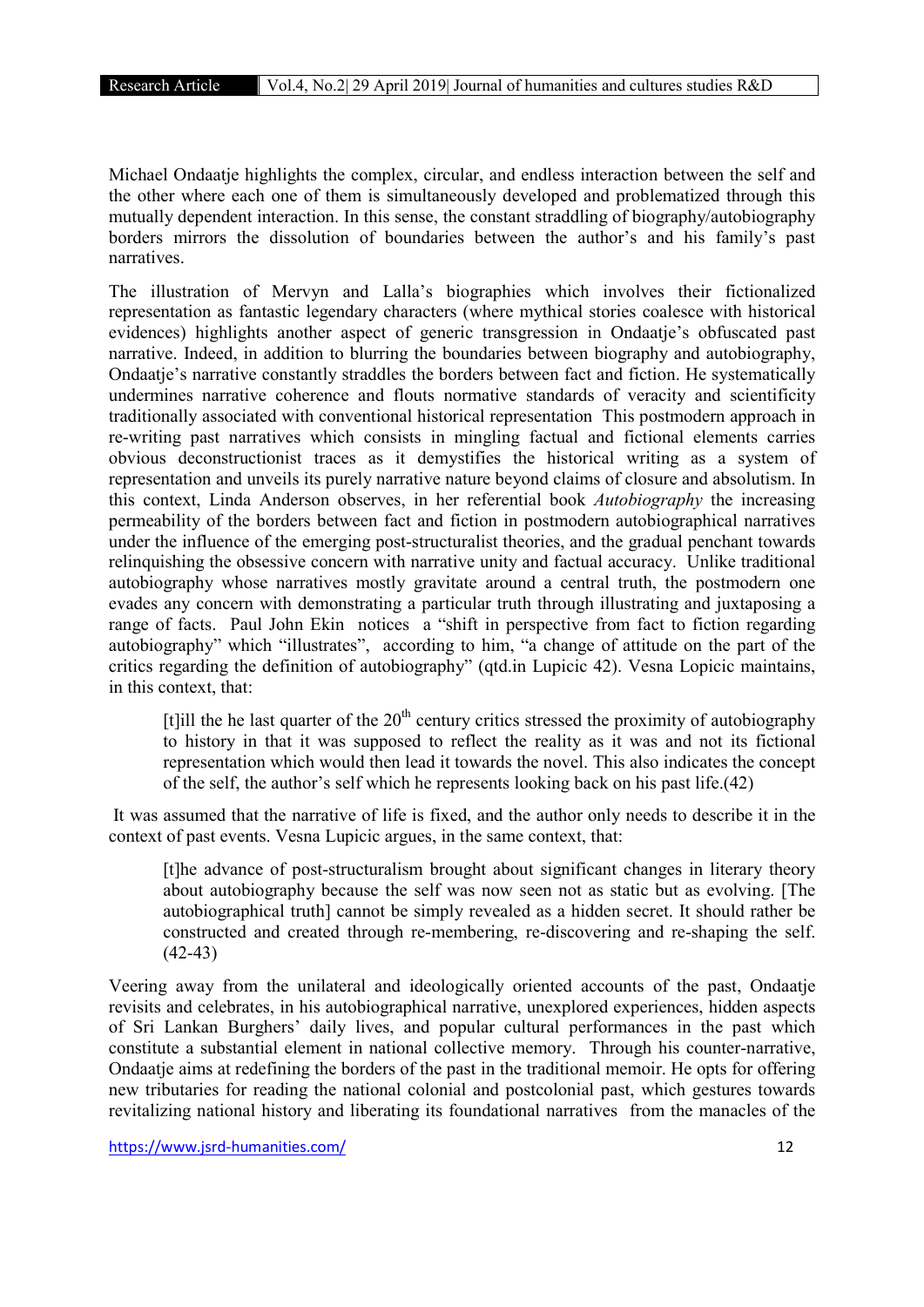ideological discourse by transgressing its narrow representational paradigms and their pertaining spiritless shallow representations by envisioning new possibilities for a democratized historical writing.

In addition to his affiliation to a minority group, Ondaatje's diasporic lenses allow him to develop deeper insights into the question of national representation and to reconsider the legitimacy of narrative uniformity purveyed by the hegemonic nationalist elite in postcolonial Sri Lanka . While the latter almost absolutely refers to official factual reporting and often relies on centralized perspectives to mediate against undesired forgotten stories, Ondaatje largely evokes, in his quest for the past, unwelcomed non-official and non-factual elements. Azade Seyhan posits that diasporic autobiographies "problematize the issue of representation at many levels and highlight its relational character through the use of multiple narrators –parents, ancestors[...] and narrative genres such as myths, legends, criticism, literary fictions,, intertexts, or anecdotes. These narrative conventions contest and relativize representational authority" (95). Unlike the official nationalist historiography which reduces national experiences and imprisons its narrative within the narrow anti-colonial frame, *Running in the Family* celebrates the multiplicity of representations and foregrounds the national subjects' daily lives and experiences with its tiniest details.

Ondaatje's position as a Sri Lankan migrant having European origins and issuing from an upper class family as well as his fervent desire to reconnect with his lost past intervene and shape his narrative. Throughout the memoir, he glosses over some details that may have an extreme importance to most Sri Lankan and focuses on some others that may seem unimportant for most Sri Lankan but very significant to him. Rather than exploring common political and social issues, he exhibits a particular concern with evoking national popular culture and more specifically with celebrating the Burghers' cultural heritage to which his parents were emotionally attached. Thus, the narrative celebration of his community's cultural memory through recalling family legends and folktales provides "a counterforce to manufactured and monolithic memory" (Hartman, qtd. in Seyhan 39). In the same context, Deidre Lynch et al suggest that:

[t]he blurring of history, story, and genealogy is another form of resistance to the official story embedded in each of these narratives. Colonized groups often find that getting their story straight and protecting their heritage against attempts to erase it takes the form of genealogy of family history, which then stands in opposition to the official story.(150- 151)

While popular culture was often hailed as the warehouse of inherited significant myths and legends (which record past glories and celebrate moral values of colonized indigenous people) played a pivotal role in thwarting the controlling incentives and their pertaining obliterating impetuses enmeshed in the intricate system of colonial discursive hegemony, this popular culture was recalled in Ondaatje's narrative for its same challenging potential but also for different objectives which lie beyond the limits of classical ant-colonial concerns.

Michael Ondaatje does never play the role of the engaged historian who offer a realistic account of the past, but instead he complicates historical writing and suggests an imaginative emotional understanding of it. Rather than sticking to factual assumptions encapsulated in the official history of Sri Lanka, his gathered accounts of the past largely refer to popular imaginaries. Marc Colavincenzo notices that:

[t]he book repeatedly returns to the notion of exaggeration, tall tales, legend, and myth, but rather than discount these elements as unreliable or untrustworthy, the writer both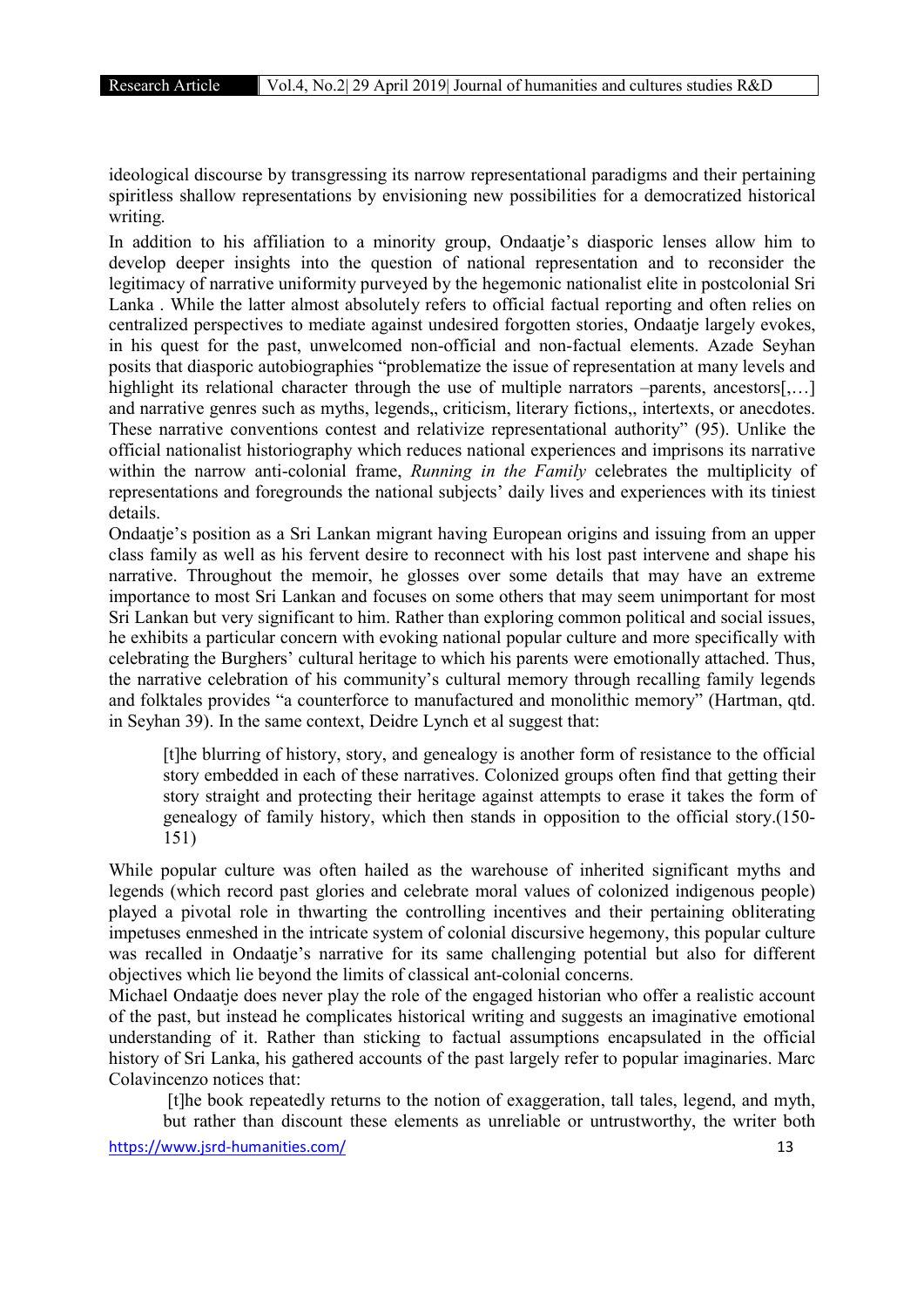places them alongside 'reliable' history as a valid mode of knowledge and also develops them further, inserting both private and cultural myths in its private and public depiction of his parents' Ceylon. (155)

The reader is exposed, throughout the text, to a plethora of fragmented and mythical narratives that transcend the reality of facts and takes him to a subjective world of imagination and fantasy that is beyond the reach of official recording. The interplay of facts and myths in Ondaatje's narratives of the past gives more consistency to national historical narratives as it imbues it with powerful imaginative elements which vividly express popular consciousness. In this context, Wilhelm Wundt posits that "[t]he historical interpretations of myths and the commingling of mythical elements with real history are of the greatest significance for their preservation in the popular consciousness" (92). The mythical folktales carry an extreme representative significance as they constitute the repository of national popular memory. The latter plays a key role in toppling down claims of authority traditionally associated with the narrative of official memory. The mythical performance of historical past events in *Running in the Family* conveys the author's interest in exploring popular consciousness of the past and the cultural performances of its events which official recordings often display. Despite their surreal nature, Ondaatje insists on the fact that the inherited mythical stories are more sincere and more expressive of the past. Indeed, beyond the literal understanding of their narrative, these stories imply a profound meanings and a greater representational value since they embody the popular consciousness of its narrators. Denman Collins argues that popular interpretations of historical events are often much more significant than events themselves. In other words, later mythical elucidations have more impact than on what actually happened (qtd. in Dittmer 20). While Ondaatje sought, initially, to uncover the past through documental materials, the extremely appealing expressiveness of mythical stories diverts his attention away from facts. Confronting the danger of presenting inaccurate memories as facts and idealized recollections as evidences and determined to see beyond what may be merely the appearance of truth, Ondaatje resolves to take part in the popular mystification of the past by creating mythical assumptions about it that may even record the more intense realities of the time and of his people.

The truth value of Ondaatje's narrative is premised in oral history, perceptions and imaginary experience – the last of these suggesting a kind of magical realism. Although Ondaatje starts his quest for the Burghers' past by adopting conventional scientific approaches of historical research such as factual investigations as any other traditional historians, the reader notices, as the narratives proceeds, a gradual deviation from the forensic methodology and a surprising immersion into the realm of imagination. In fact, the author's principal narrative technique in rewriting his personal and communal history was first the gathering of data from both official and communal memory, and when facts fail to speak turning to myth to give consistent explanations and fill in the gaps.

Being a substantial element constituting daily life in the Burghers' past, mythical family stories in *Running in the Family* highlight the power of the story to be sincere, comprehensive, and evocative. It can be formidably powerful with the very elements of its inauthenticity. Even if myths lack historical validity, they have a kind of a sincere expressiveness since they are produced in the minds of ordinary people unlike facts which are transcendent and mostly inexpressive of the popular consciousness of history. In recreating the past, Ondaatje seeks to push his family's history towards myth, to evade the superficiality and the monotonous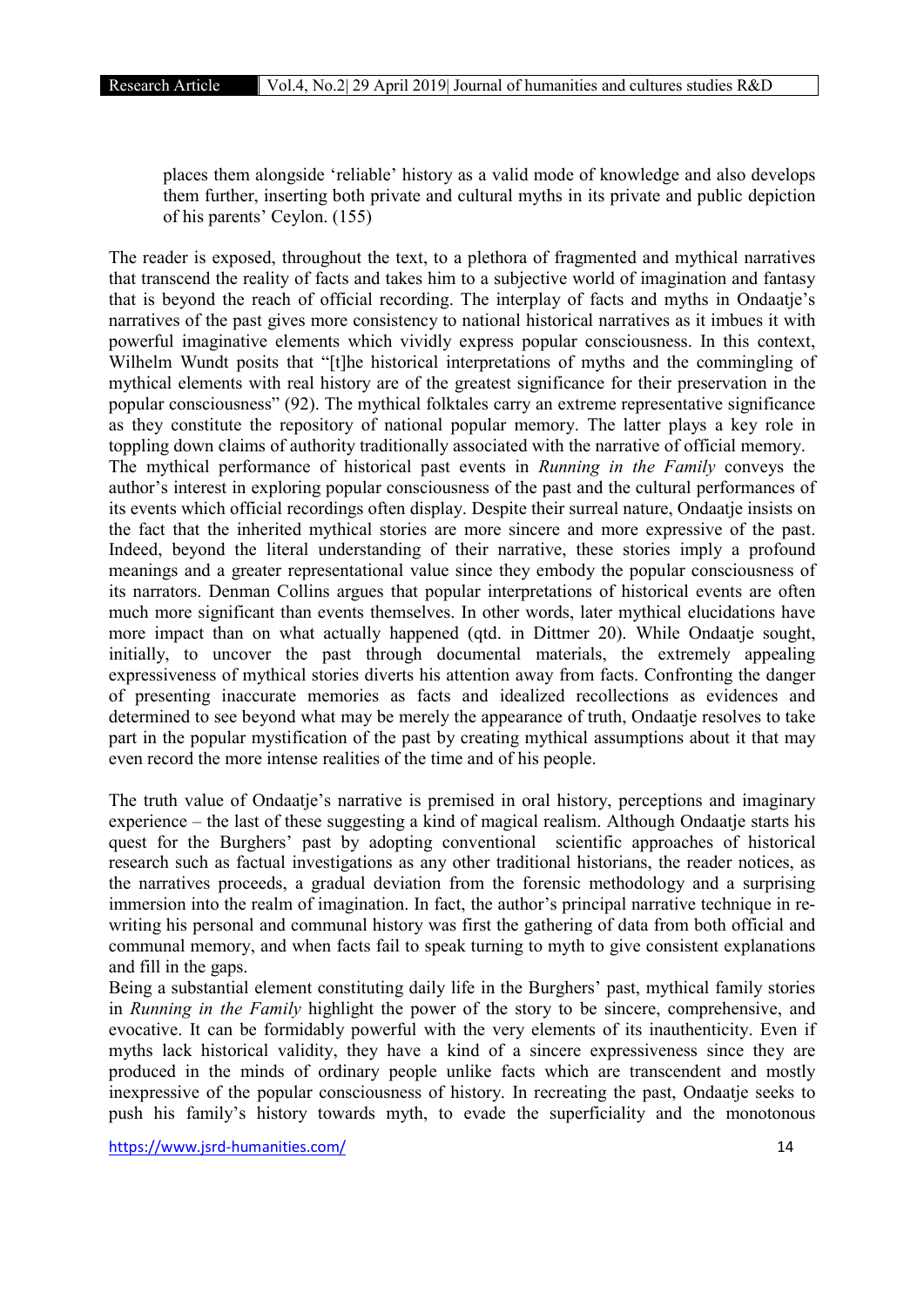mechanical rhythm of historical narration, and to load his representation with a deep and powerful meaning where the real negotiates with the magic. In this context, George Eliott Clarke identifies myth as "a story based on tradition or legend, which has a deep symbolic meaning". He explains that "[a] myth 'conveys a truth' to those who tell it and hear it, rather than necessarily recording a true event"'(par 9- 10). Clarke carries on stressing the contradictory nature of the myth. He adds, in the same context, that:

[m]yth achieves its greatness when its most incredible elements seem authentic and believable […] Yet myth is also characterized by ambiguity and amorality. It resists definition even as it defines. It exists in a tension of utterance and silence, motion and stillness, reality and dream, never quite being the one without being the other, Its clarity is obfuscation and its obfuscation clarity (Clarke).

Unlike factual stories, mythical ones derive their representational value from the rich symbols and mages it potentially carries, Their formidable ability to disclose new levels of meanings embedded in the past lies in their highly evocative images which allow for vivid and spiritual reconnections with events and people in the past.

The signifying potential inherent in these stories, and its influence on the culture in which they developed are the principal reasons of their survival for hundred and sometimes for thousands of years. Their importance lies, also, in their eligibility to embrace and to fuse diverse dimensions of the past and their amenability to absorb at once individual and communal past experiences. Clark adds that: "[b]eing individual and communal, myth incorporates all things"< *journals.hil.unb.ca*. In the face of totalizing visions of the past which span nationalist reading of Sri Lankan past and which underpin official historical narratives, Ondaatje tends to mythologize popular imagery of the national history as a way of revamping and reinvigorating national past narrative after years of stagnation and even degeneration. Ondaatje who asserts that "[i]n Sri Lanka a well told lie is worth a thousand facts" strongly believes in the formidable subversive energy inherent in popular stories. (189) John Thorn underscores the great importance of myth as he asserts that "[h]istorians have an obligation to embrace myth as the people's history"(qtd. in Klein 4). Ondaatje's disengagement with conventional standards and his belief in the importance of non-official popular interpretations and reconfigurations of the past through the evocation of myths is clearly conveyed in his odd and unexpected representational orientations which flout ideological constraints.

The author's frequent reliance on fantastical elements in reproducing the past is enhanced by his fervent desire to reconnect with his cultural roots, but also to have access to alternative unvisited realms of the national past to which he can genuinely identify. More precisely, he wants to situate himself within the rich and highly evocative mythical dimension of the Burghers' cultural memory in particular and the national one in general. Dominique Tooher asserts, in this context, that Ondaatje's obvious straddling between fiction and autobiography can be considered as "[a]n attempt to come to terms with a past that is both personal and cultural" (14). Indeed, Ondaatje seeks to bring back not only family events in the past , but also the lost elements of colonial and postcolonial Sri Lankan culture This cultural reconnection through journeying and writing is the milestone of the process that helps him to recover his personal and communal past's significant meanings This process is central in his quest for a lost identity. Nevertheless, the author's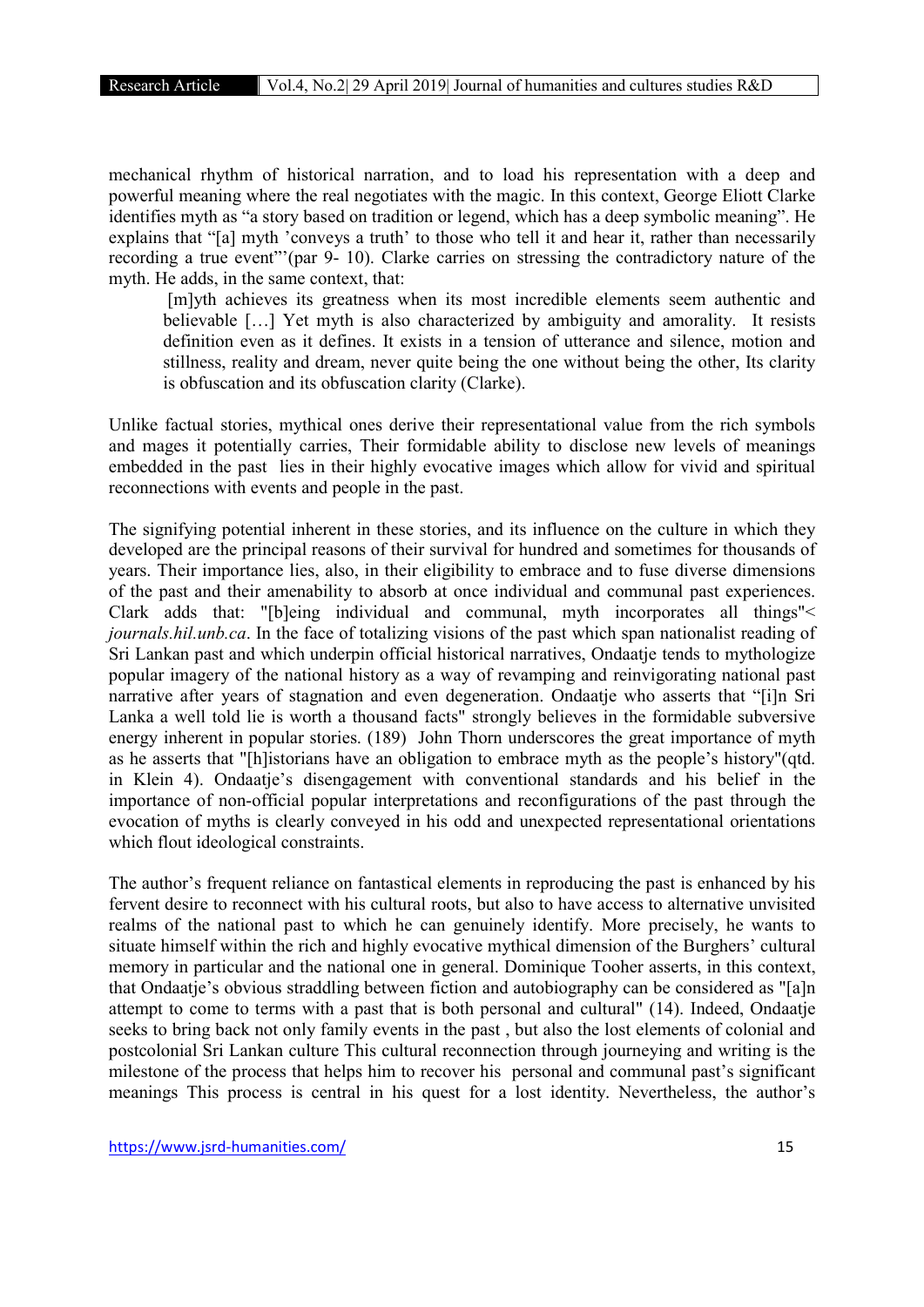concern with the cultural aspect of the Burghers' past does not imply a total exclusion of colonial political events.

In *Running in the Family*, many historical events taking place in the colonial and postcolonial period such as the Easter Sunday Raid were introduced to the reader but through the means of anecdotes and mythical tales produced and inherited among the Burgher minority over generations. The mythicizedl rendition of this historical event has an extreme significance for the author as well as for all Sri Lankan Burghers who are searching for genuine reconnection with their cultural memory in the face of the institutionalized cultural erasure. In contrast with the nationalist strictly ideological reading of the Japanese raid on Sri Lanka (including the incident of the train bombing) which persistently tends to recall the dichotomy of colonizer/colonized by establishing facile division between collaborators and victims. Ondaatie's family evocations of the story complicate this simplified nationalist reading. In this incident, the role of Mervyn, (Ondaatje's father who definitely epitomizes the colonizer Burgher in the dominant official nationalist story, and accordingly, he is considered in a way or another one of the collaborators of the bombing) is quite enigmatic and confusing. Exposed to a set of contradictory details, the reader cannot draw definite conclusions about the reality of Mervyn's implication in the incident.

In addition, the anecdotal and mythical-like aspect of the story works to stultify the absolutism and seriousness of nationalist treatment of colonial and postcolonial events as it invites the reader to get rid of the closures intrinsic in the official history and to get exposed to alternative perspectives, and accordingly, draw multiple conclusions. I believe that the father's enigmatic relation with the bombing incident can function as an metaphor for the Burghers' conscious ambivalence translated into an undecided mysterious relation with colonialism Such ambivalence stresses the hybrid political and cultural background which counters absolute identifications linked to the Burghers and embedded in nationalist historical representations.

By illustrating a story which is fraught with contradictions, the author wants to say that the meaning is not in the event itself, but as Hutcheon suggests" in the systems which makes those past events into present historical facts"(89). Ondaatje's postmodern strategy of blending the mythical and the factual is not" a dishonest refuge from truth but an acknowledgement of the meaningmaking function of human constructs", which subverts claims of objectivity and absolutism anchored to the foundational historical narratives (89).Through imbuing historical events with familial sagas, Ondaatje explores and underscores the tenuous boundaries between national past experience one the one side and family's past experience one the other side in ways that complicate national historical representation and "disorients," in Bhabha's words, any simple division between the national and the domestic life often embodied in nationalist historiography (14). This disorientation allows for shaking commonly espoused visions of national history and allowing the memoir to represent access to counter-histories through nonclassical representational models such as cultural memory, dreams, oral traditions, and other means outside the domain of official historiography. By and large, the new contemporary writings in general and memoirs in particular are looking for new narrative streams which gesture towards recasting alternative and contingent histories away from the narrow confines of official frames.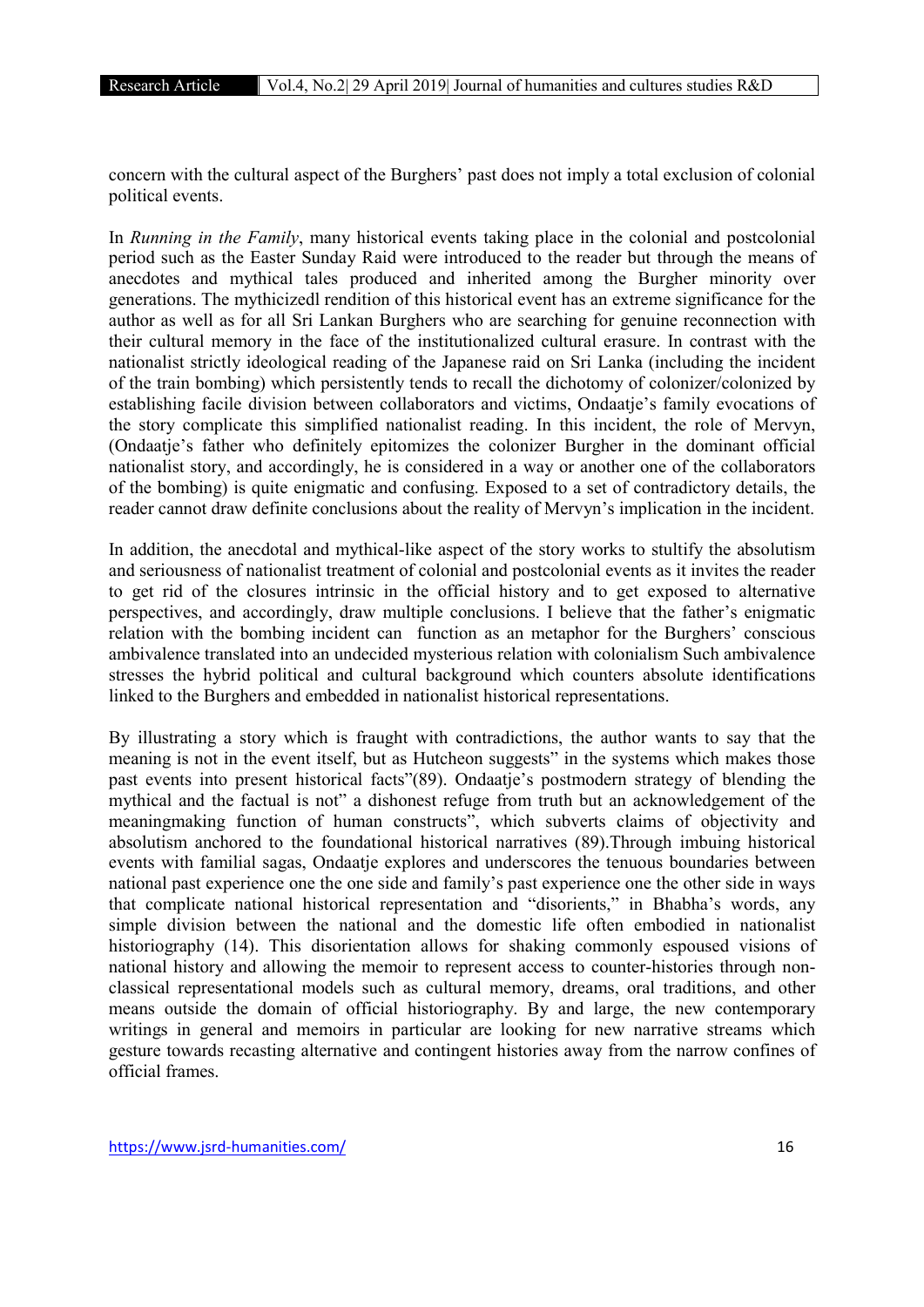Influenced by the Burghers' cultural background which valorizes and celebrates surreal fantastic elements in their own past narrative, Ondaatje carries out an imaginative act of journeying and writing, undermining any possibility of credibility and authenticity. He tends to mythologize facts of his private story and to re-construct his family's history around myths, rumors, and gossips; triggering imagination, giving a mythical dimension of the past by imbuing it with a sense of magic, and making the narrative not only inaccurate but also reinvented and reshaped. Throughout the text, Ondaatje fantasizes his family's life but also deaths (such as his the fantastic story of grandmother mysterious murder which was mentioned earlier). He seeks through the mythicized yet meaningful evocation to fill the missing gaps of official history. However, this filling is never limited. It implies, instead, an ongoing process of interpretations and re-interpretations. Through the very act of retelling tales about his family or his country, the narrator is reconciling with the past of his Burghers' community. More importantly, he is taking part in the unearthing of substantial elements of the unauthorized national past narratives.

The author's inclination towards revisiting mythical popular tales is evidenced since the beginning of the memoir. When he attempts to recreate his father's image, he wanted to begin with factual truth. However, as he starts writing he moves outwardly to mythologize him. In the opening passage of the memoir when his imaginative inclinations were exhibited as he imagines his father in a fantastic situation where he seems" chaotic, surrounded by dogs, and all of them were screaming and barking into the tropical landscape "(3). This surreal representation of the father stems from his mythological unconscious and translates his inner passion for a wild mythical life that he misses. This mythical-like life constitutes a substantial part of the cultural memory that he wishes to recover. What Ondaatje actually writes, therefore, is not an objective history as he uncovers it. It is the awakening of his consciousness to the implications of the fascinating realities that he discovers, and of the connections that he perceives as he contemplates the evidence before him. And it is this awakening that his historical consciousness, and hence, affirms and enriches his cultural identity. Accordingly, Ondaatje seems not concerned with giving a purely realistic identical portrayal of the characters, but instead he is interested in offering a surreal representation that arises from his emotional imagination whereby characters exist between reality and myth and between history and fiction. The mythologization of characters touches the domain of the imaginary and goes beyond the so-called scientific historical writing, which allows Ondaatje to experience a deeper self-realization and to transcend the realistic dimension of his subjectivity.

The mythical dimension of his representation is problematic for it paradoxically adds a kind of authenticity to the narratives. This authenticity springs from a genuine realism of his imagination. The deeper senses embedded in the mythical stories whether gathered from relatives or articulated in the writers' imagination functions as symbolic references through which the writer explains his own perception of the past and the nation and whereby he underpins his cultural identity. Moreover, this surreal representation allows him also to add his voice to the versions of others about the past. Indeed, through the very act of retelling tales about his family, the narrator becomes the protagonist who participates in the cultural memory of the community and achieves, in some ways, a sense of belonging. Through the trope of magic and myth, Ondaatje throws himself into the realm of imagination and opens wider doors to reexperience exotic aspects of his family's past which historical documents could not offer.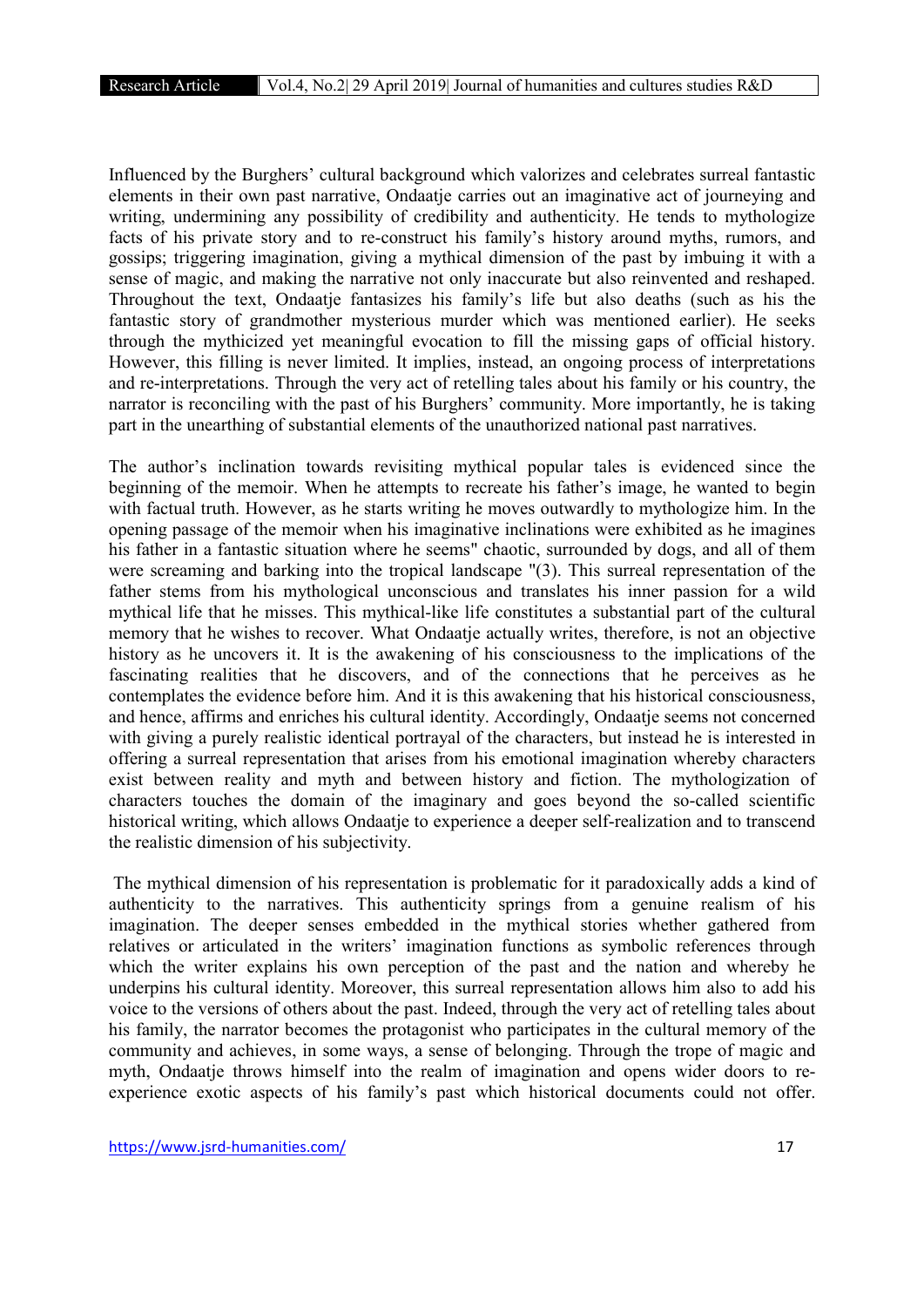Ondaatje imagines, in one of his emotional recollections of his family's past, a fantastic story of his grandmother being swept away during a storm.

This fabulous story of Lalla's death is quite problematic and confusing since it contradicts with the "natural causes" of her death mentioned earlier in the book (23). This contradiction further proves that Ondaatje deliberately conflates elements of incredibility and inauthenticity in his narratives in contrast with normative standards of s historical inquiry. While classical biographies in nationalist narratives are characterized by their evident factual elements and endowed with a high level of 'credibility', Lalla's one carries irreconcilable elements of credibility and incredibility. In this sense, mythical stories become more potent and alluring than historical facts because they can narrate human experiences with it its contradictions and strangeness and even with its irrationality. Through the story of Lalla, Ondaatie seems to justify the postmodern interpretations of his textual practices. Multiple narrative voices provide the reader with different perspectives some are factual and some are imaginary, none of which can claim to be the superior truth. In his problematized portrayal of his characters, Ondaatje shapes a narrative in-between with elusive borders that fluctuate between the real and the fictional.

Furthermore, the mystification of Lalla in the author's narrative of the past can be understood as an indirect celebration of the Burgher woman which was doubly marginalized in the mainstream historical narratives as being a female and a colonizer. According to Joanne Saul, the captivating and controversial story of Lalla in Ondaatje's memoir works as a counter-hegemonic strategy to contest patriarchal historical representation as it challenges the predominant andro-centric nationalist historical narratives which relentlessly amplify male heroism and systematically reduce female presence in the narratives of national stories (43). Further, the mystification of the character of Lalla carries other obvious subversive impetuses. Indeed, the life and the death of Ondaatje's grandmother are too mysterious to the extent that they captivate the Burghers' attention and become cemented in their collective memory (Saul 49). Though she never took part in anti colonial activism and consequently never had been recorded in official memory among national heroes, the biography of Lalla continues to mark the national popular memory. Marc Colavincenzo suggests that:

Ondaatje is working with historical figures who, embedded in their own histories and the history of their social class, have achieved legendary status and notoriety. This is seen particularly in the way Ondaatje deals with his father and grandmother. In incorporating the tales and rumours surrounding these figures, Ondaatje uses the possibilities of fiction to enrich the texture. (155)

Through the fantastic story of Lalla, the reader can easily notice the author's deconstructionist tendencies which are premised on the textual subversion of the national story's absolute supremacy and authority over the communal ones. Indeed, national events, in anti colonial nationalist historical narratives usurp the private, personal experience, such as occurs within the realm of the family. Often defined as secondary and trivial stories which are definitely subordinate to public, large-scale events, these family stories can never exist in tandem with them whatever is the significance of its intrinsic representational value. Indeed, nationalist historians always seek to establish a rigid division between the private and the public sphere by keeping the family's influence absolutely separate from and subordinate to the national, thereby creating a situation where the family and nation exist both in opposition to one another and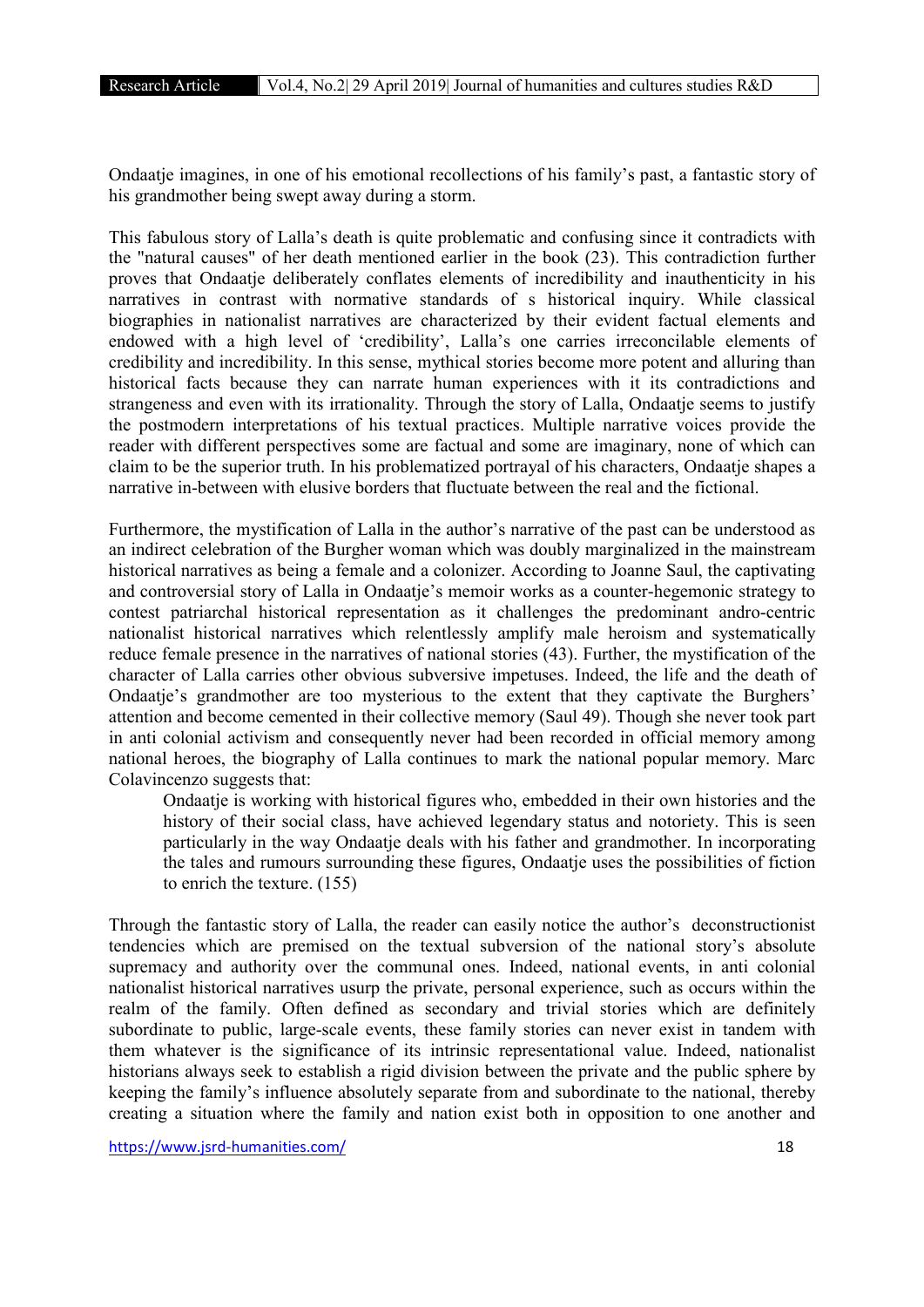where any valuable narratives of national history should necessarily get rid of family stories' influence..

Conversely, the narrative, in Ondaatje's memoir, constantly blurs the boundaries between the public and private life and dismantles the supposed supremacy of the national over the familial. By and large, The re-illustration of of his grandmother's story as part of his family and community's stories falls within his deconstructive project which offer new insights for the past narrative, and challenges nationalist cultural exclusions. Erin Haddad-Null posits that:

[t]he family histories offer a means for representing access to counter-histories. Those historical experiences often occluded or excised from official accounts of history. These counter-histories typically emerge from a need to understand the way particular forms of nationalism suppress or elide certain experiences. (24)

Moreover, the regenerative potential of the mythical stories about Lalla liberates the national past from definite ends and absolute closures. Unlike facts, myth 'prefers to work with poor, incomplete images' (Tallack 39). The gaps left by myths enhance interpretations and imaginations, and hence give more immediacy and more life to past narratives. In addition to Lalla and Mervyn, many characters in *Running in the Family* are transformed into myths. They transgress their real natural aspect to be cloaked in ambiguity and get immersed in their magical realm which complicates the reader's identification with them. In this context, Will Verhoeven points out that"[a]gain and again persons (or their identities) get lost in Ondaatje's stories—lost in legend, lost in the bush, lost in the past, lost in history, lost in memory, lost in myth—and in each case people go after them in order to recover them, to remember them, or to recreate them"(181). Marc Colavincenzo adds in the same context: "In *Running in the Family*, the inclusion and expansion of the well told lies of tall tales, legend, and myth which already surround his family history push that history towards myth" (156). The endemic complexity of characters and stories in *Running in the Family* adds more mystery to Ondaatje's version of Sri Lankan colonial and postcolonial past. In fact, the reader never feels the sense of stability experienced in classical historical narratives. Lost in the maze of oddity and contradictions, he has no alternative but to take part in the process of reconstructing the past out of fragmented but also mythical images. The mythicization of familial and communal past in *Running in the Family* is subsumed under the author's persistent effort to reconnect with his roots and to position himself within his Sri Lankan Burghers' history. Further, in contrast with nationalist critique which mostly discredits this autobiographical narrative for what is considered to be a trifling and almost loquacious depiction of the Burghers' past experience, this narrative proves to be expressive and consistent, thanks to the added mythical dimension , Despite it hybrid and fragmented of the illustrated accounts originating from the obvious generic transgression, its narrative is replete with luring yet significant stories that convey the cultural diversity in colonial and postcolonial Sri Lanka as well as vivid images of grandiose glory and heroic adventure which are worth to be enshrined and celebrated in collective memory as a source of national pride.

Furthermore, the generic transgression in the memoir carries critical stances towards the exclusionary impulses of nationalist Sinhala-dominated historiography which aims ultimately at dissolving ethnic boundaries and opening up new active spaces of productive intercultural contacts and dialogues among the different Sri Lankan ethnic groups. Through the revisionist task of straddling generic borders and blending multiple textual and non-textual references in his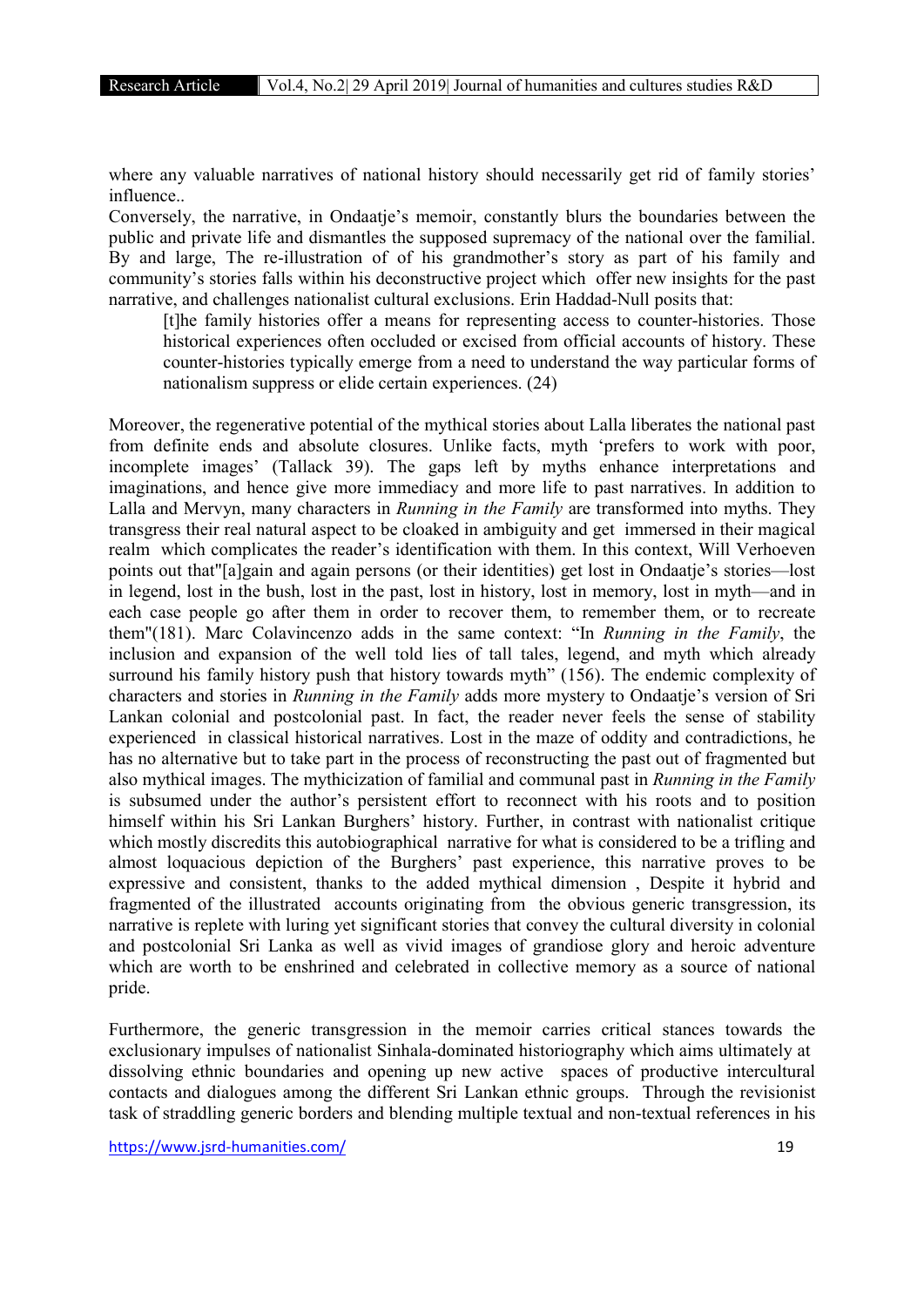autobiographical narrative of Sri Lankan colonial and postcolonial past, Ondaatje seeks to dismantle the existing discursively entrenched divisions between the Sinhalese dominant historical discourse and ethnic minorities' alternative ones. Ondaatie's approach of blurring narrative borders aims eventually, at emulating the ambitious project of dissolving rigid ethnic barriers and consolidates post-ethnic activists' efforts of demystifying the precariousness of the established ethnic hierarchy in colonial and postcolonial Sri Lanka. Minoli Salgado observes that:

*Running in the Family* is perhaps Michael Ondaatje's most problematic and paradoxical text to date, both formally and ideologically. A generic mix of journal, travelogue, memoir, biography, oral narration and poetry, it also contains photographs from family collections and public archives and a map, foregrounding a kind of textual hybridity that replicates – as Neluka Silva points out – the provisionality of ethnic boundaries. (130)

By letting the Burghers' past experience speaks for itself rather than coercing insights from it that must speak on its behalf, Ondaatje contributes to the celebration of multi-perspectival contingent historical representations which are highlighted and celebrated as an alternative to the dominant nationalist ethno-centric historical narratives.

Through the disruption of generic boundaries in his autobiographical text, Ondaatje seeks to foreground the inescapable polyvocality of historical writing. He emphasizes the fact that writing about the past is a complex and collective task which implies that nobody can claim to detain a full historical truth and to offer a unified and comprehensive narrative of the past even when it comes to his own past. Grasping one's own past is essentially conditioned by understanding others' one, and reading historical document cannot be fruitful unless it is accompanied with revisiting and valorizing alternative oral and non-textual historical sources which were discursively vilified and marginalized. Moreover, Ondaatje invites for throwing into doubt the plausibility of writing a coherent and exhaustive narrative of national history through a single source or a unique perspective while multiple other sources and standpoints are discarded. Against the backdrop of colonialism and anti colonial nationalism thrived, to a large extent, on deliberately obfuscating and obscuring significant narrative of the country's rich past, the author's of *Running in the Family* celebrates representational diversity. In redefining the borders of past narratives in his memoir, Ondaatje engages in the postmodern project of toppling down totalizing representations, challenging authorial voices, and eroding historical dogmas which underpinned anti colonial nationalist historiographies. The process of re-writing national past narrative implies a political process of re-righting which aims ultimately at empowering the disempowered national minorities in postcolonial multiethnic societies.

## References

Anderson, Linda. *Autobiography*. Routledge,2001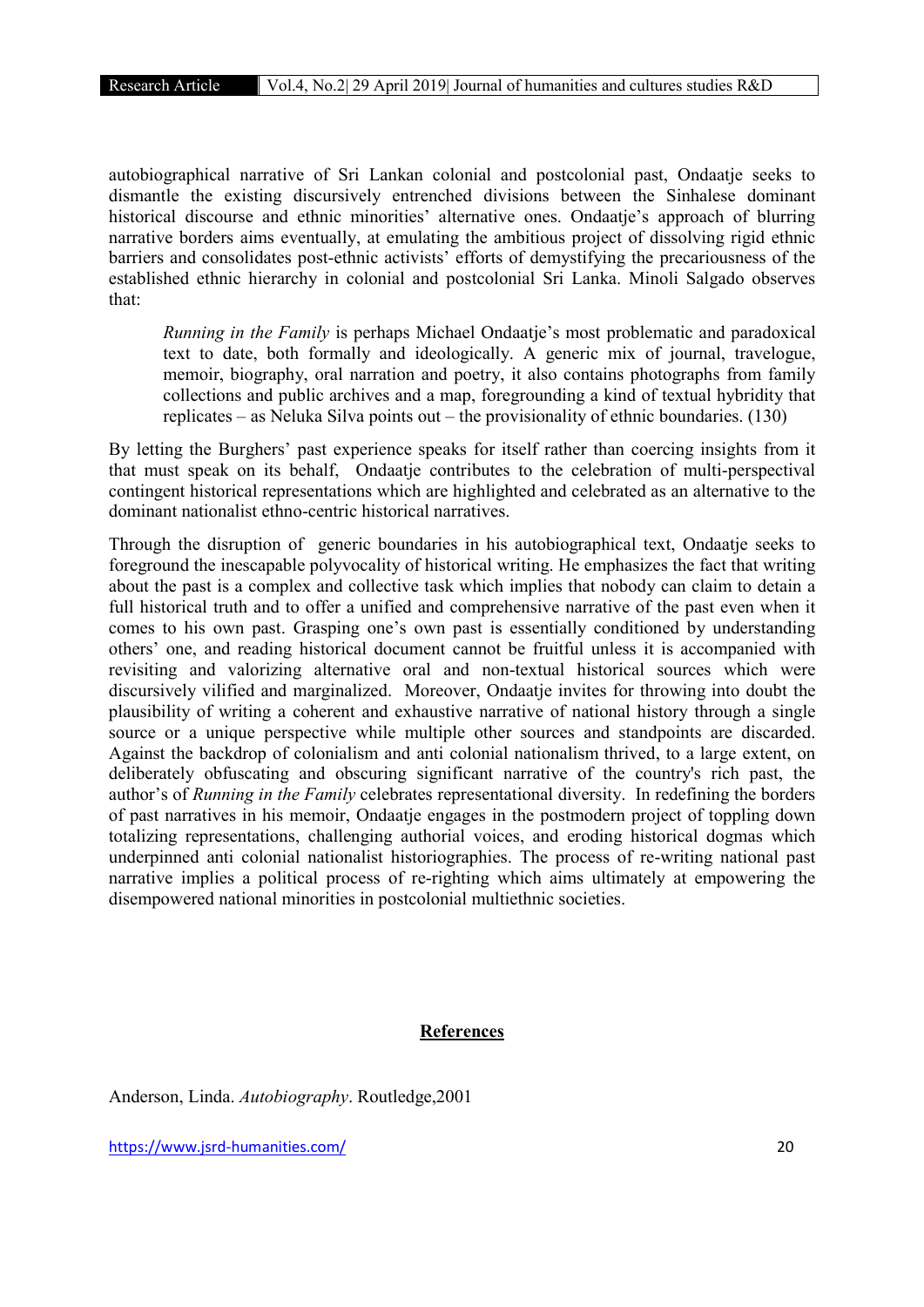Bhabha, Homi K. *The Location of Culture*. *Routledge*, 1994.

Barbour, Douglas. *Michael Ondaatje*. Twayne Publishers, 1993.

Clarke, George E. *"Michael Ondaatje and the Production of Myth."* Studies in Canadian Literature. vol. 16, No1 ,1991,pp.np. SCL, journals.hil.unb.ca.

Colavincenzo, Marc. *Trading Magic for Fact, Fact for Magic: Myth and Mythologizing in Postmodern Canadian Historical Fiction.* Rodopi, 2003.

Coleman, Daniel. "Masculinity's Severed self: Gender and Orientalism in Out of Egypt and *Running in the Family*." *Studies in Canadian Literature*, vol.18, no. 2, 1993, pp. np,

https://journals.lib.unb.ca/index.php/scl/article/view/8184/9241

Dittmer, Jason. *Popular Culture: Geopolitics, and Identity.* Rowman & Lettlefield, 2010.

Egan, Suanna. *Mirror Talks: Genres of Crisis in Contemporary Autobiography*. North Carolina UP, 1999.

Guzzio, Tracie C. *All Stories Are True: History, Myth And Trauma in the Work of John Edgar Wideman.* Mississippi UP, 2011.

Haddad-Null, Erin K. *Family Stories: Narrating the Nation in Recent Postcolonial Novels*. Thesis, Connecticut UP, 2013.

Hutcheon, Linda. *The Politics of Postmodernism.* Routledge, 1989.

---.*The Poetics of Postmodernism.* Routledge, 1988

----. *Other solitudes: Canadian Multicultural Fiction: An interview with Michael Ondaatje.*  Oxford UP, 1990.

Kamboureli, Samaro. "The Alphabet of the Self: Generic and other slippages in Michael Ondaatje's *Running in the Family.*" *Autobiography and Canadian Literature*, edited by Peter K, Sitch, Ottawa UP, 1988, pp.79-92.

Klein Gil. "The Use of Myth in History" *Colonial Williamsbur*g Journal,vol.n.p, no. n.p, Summer.1997,pp.1-10,

podcast.history.org/2012/07/23/the-use-of-myth-in-history/

Leon, Carol E. *"Understanding and Living Diaspora I Michael Ondaatje's Running in the Family and Amitav Ghosh's Shadow Lines." Sarjana*, vol. 25, no. 2, Dicember 2010., pp. 33-42, ejournal.um.edu.my/index.php/SARJANA/article/view/10449.

-----. Leon, Carole E. *Movement and Belonging: Lines, Places, and Spaces of Travel*. Peter Lang Publishing Inc, 2009.

Lopičić, Vesna *"*Trespassing or Trespassed Against: Autobiographical Border Crossings." *On the Borders of Convention*, edited by Lopičić Vesna et al., Cambridge Scholars Publishing, 2010.

https://www.jsrd-humanities.com/ 21 Lynch, Deidre, et al. *The Institutions of the Novel*. Duke UP, 1996.